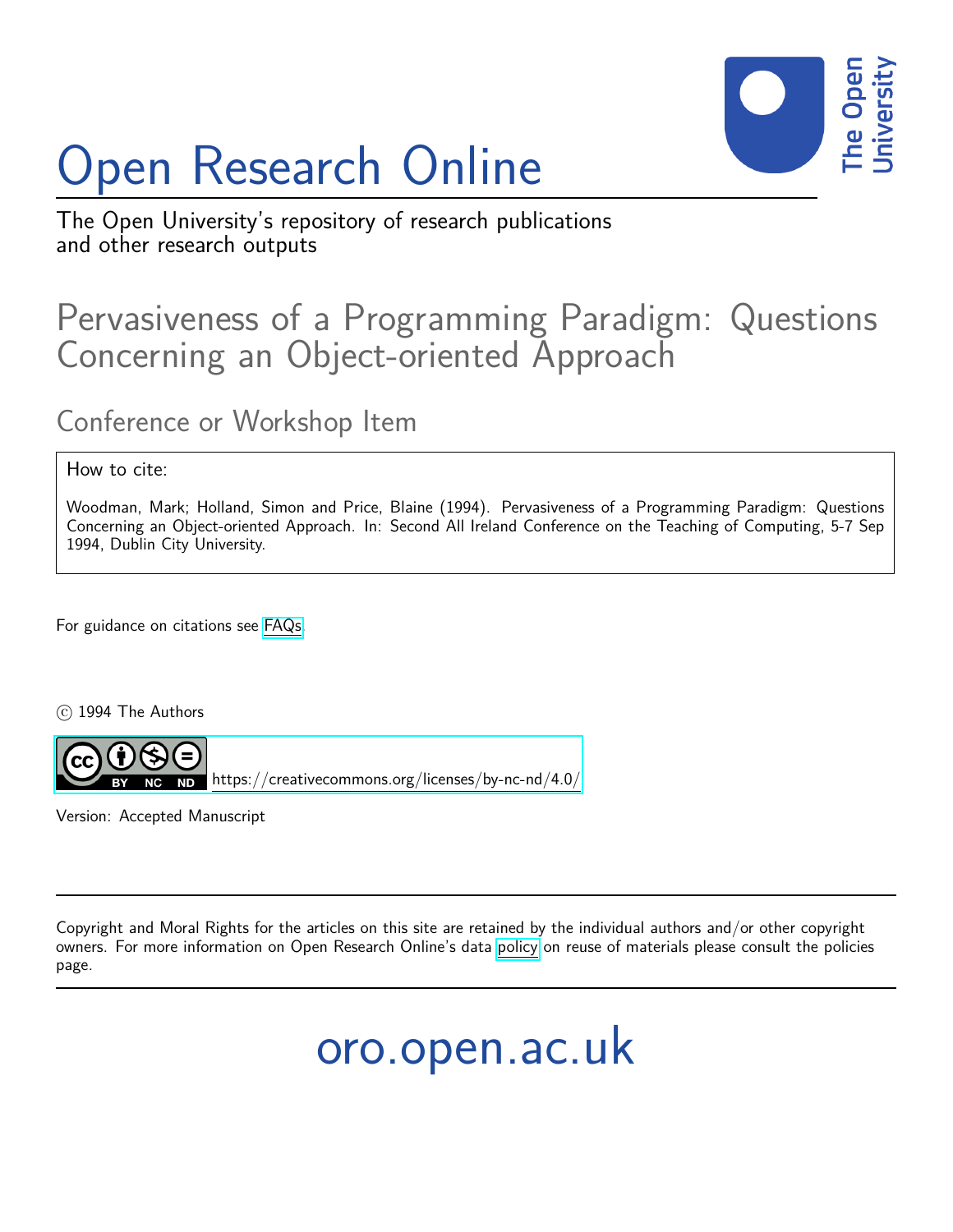### **Pervasiveness of a Programming Paradigm: Questions Concerning an Object-oriented Approach**

**MARK WOODMAN, SIMON HOLLAND, BLAINE PRICE Computing Department, Faculty of Mathematics and Computing, The Open University, Milton Keynes**

#### **Email ids: m.woodman@open.ac.uk, s.holland@open.ac.uk, b.a.price@open.ac.uk**

#### **Abstract**

This paper outlines the way in which a radical syllabus is being designed for the new introductory computing course being offered by the Open University from 1997. It describes how a decision to teach object-oriented programming has resulted in the associated concepts and paradigm pervading the syllabus. The result is a novel pedagogy by which students take considerable time to begin conventional programming. The context for this innovatory approach is a very large student population (3,500 per year), a long lead time for developing courses, and a need to remain current six or seven years after conception. The background and the emerging syllabus are both summarized and questions concerning the teaching of the object-oriented approach are raised.

#### **This paper appeared as**

Woodman, W., Holland, S., and Price, B. (1994) Pervasiveness of a Programming Paradigm. Questions concerning an Object-Oriented Approach. In *Proceedings of the Second All Ireland Conference on the Teaching of Computing*. CTI Centre for Computing, Dublin City University, Dublin 5-7 Sept.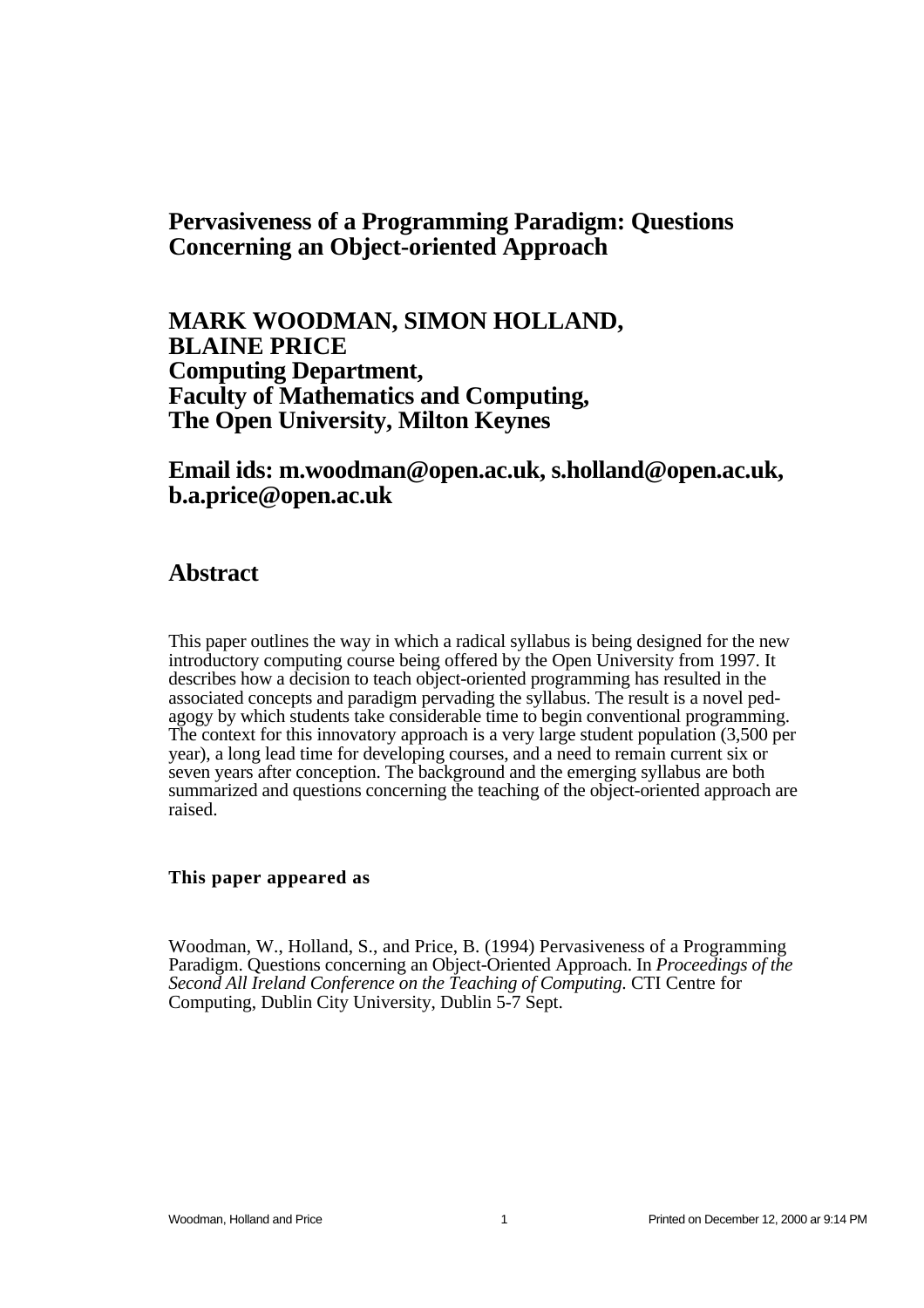# **Pervasiveness of a Programming Paradigm: Questions Concerning an Object-oriented Approach**

**MARK WOODMAN, SIMON HOLLAND, BLAINE PRICE Computing Department, Faculty of Mathematics and Computing, The Open University, Milton Keynes**

### **Email ids: m.woodman@open.ac.uk, s.holland@open.ac.uk, b.a.price@open.ac.uk**

### **Abstract**

This paper outlines the way in which a radical syllabus is being designed for the new introductory computing course being offered by the Open University from 1997. It describes how a decision to teach object-oriented programming has resulted in the associated concepts and paradigm pervading the syllabus. The result is a novel pedagogy by which students take considerable time to begin conventional programming. The context for this innovatory approach is a very large student population (3,500 per year), a long lead time for developing courses, and a need to remain current six or seven years after conception. The background and the emerging syllabus are both summarized and questions concerning the teaching of the object-oriented approach are raised.

# **1 Computing at the OU**

The Open University (OU) offers its programmes of study in the U.K., the Republic of Ireland, and throughout continental Europe—with approximately 200,000 students studying with the university each year. The degree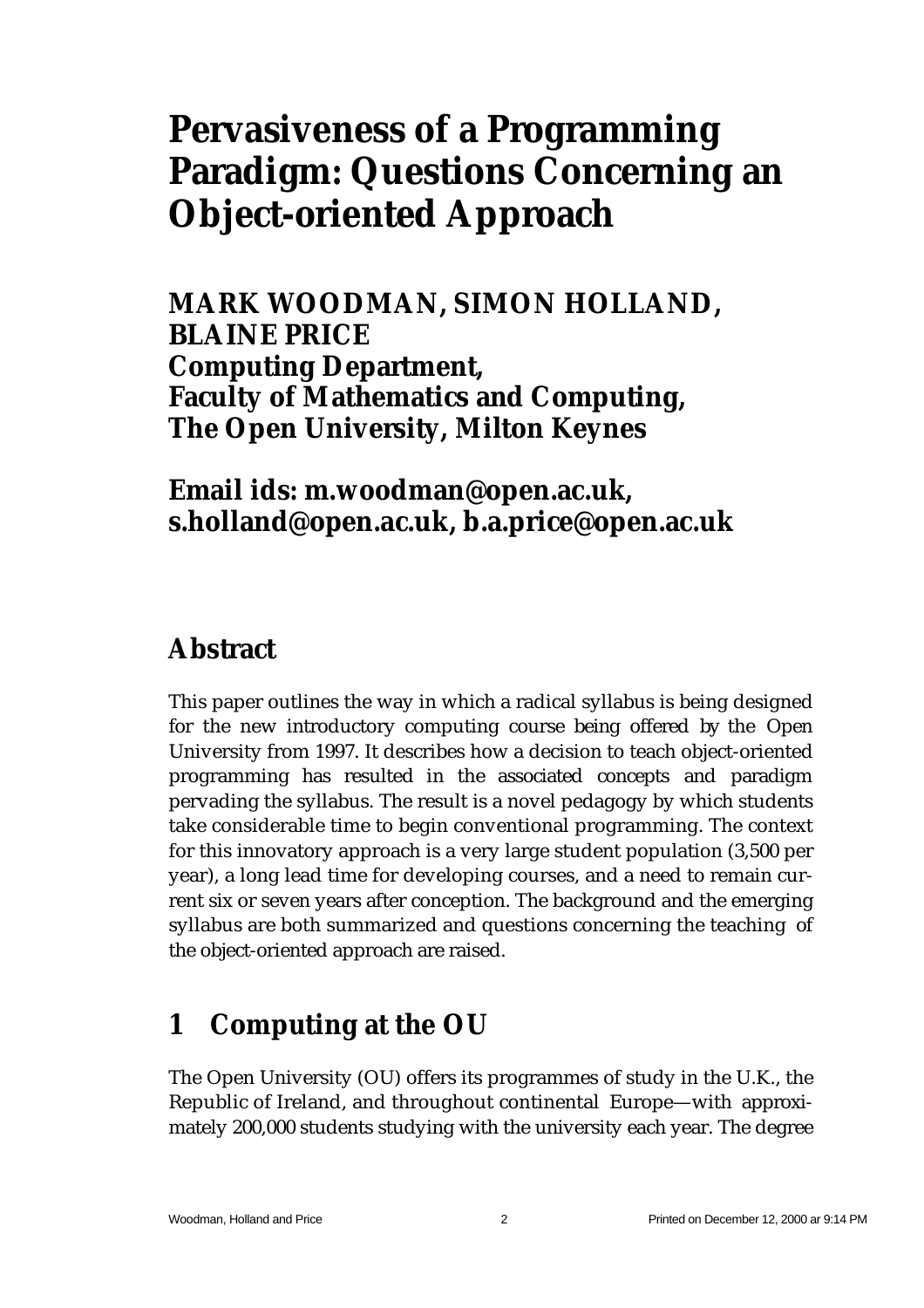programme is modular and there are no named degrees. Very few constraints are imposed on how students may order or combine courses. This means that an introductory course may be taken by students wishing to specialise in computing, or by those who plan a much broader degree. Of the 2,500 students per year who complete the current introductory computing course nearly half will have chosen it for vocational reasons; typically they have studied a foundation course in technology or mathematics prior to the computing course. Predominantly they are male, and the number of female students taking the course is dropping. The new course must satisfy both students wishing to develop a computing profile and those who take it as a minor component in a general degree. It must also attempt to attract more female students and those students who might consider the course without either the mathematics or technology foundation courses. Anecdotal evidence indicates that female students find the course too male-biased and feel unusually reticent in tutorial groups because of the professional programming experience of male students (the average age of students is 34 and most are in employment).

Computing is studied at the OU in much the same way as other courses: students use a combination of specially written distance learning texts in combination with broadcast radio and television programmes designed for the course. In addition, students spend considerable time programming using personal computers. The new introductory course is worth 60 CAT points and will be need some thirty text units, four audio cassette programmes and sixteen television programmes; software development requires approximately ten person-years of effort. Therefore, a course team of nearly twenty academics and numerous programmers, designers, editors, BBC producers and project management staff need three years to produce all the material to the high standards of quality demanded by the institution and its students.

The current introductory computing course is extremely successful with 2,500 students per year finishing the course; but is now showing its age with an out-of-date programming environment, nothing in the way of modern HCI, and old-fashioned television programmes. It is a classical computer science course; it concentrates on data structures, programming and top-down design, but includes units on software engineering, database systems, structured analysis and design, and the social impact of computing. What distinguishes the current course from those at other institutions in the style of presentation and tutorial support that are particular to the distance mode. The current course's message about computing is, im-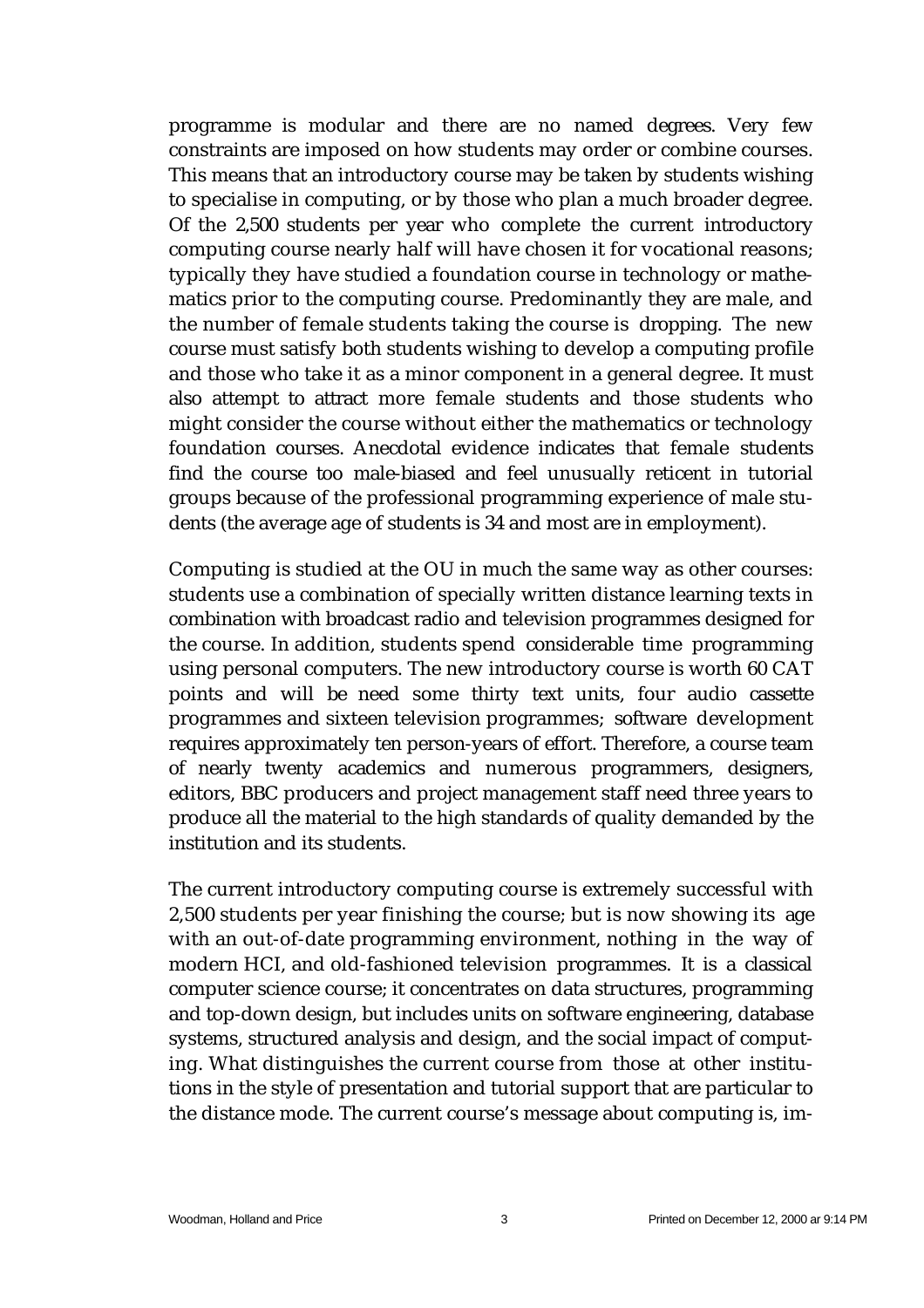plicitly, that it is about programming and about algorithms. In common with many similar courses it leads students to believe that a single design approach always leads to good solutions and that design is straightforward; i.e. the statement of some 'problem' can be refined stepwise, and without review or backtracking, towards an executable 'solution.'

OU students are relatively isolated from their peers and tutors, and this has a major impact on the syllabus and pedagogy for a particular course. Students may not have easy access to their colleagues and so often lack the informal support network which conventional students enjoy. Consequently, there is a high drop-out rate early in courses when students often become disillusioned by the difficulty of new ideas or by the general ethos of the course which may not be what they expected. It is therefore imperative to ensure that students 'survive' the first part of a course in which a new concepts are being taught. The first assignment in continuous assessment (which counts for 50% of the final course score) is a watershed in this context. Moreover, internal studies have provided evidence that students are directed by the content of their continuous assessment questions, to the extent that they spend much longer doing them than course teams advise. Students also use assignment to determine what to study, to pace themselves and to assess their own progress.

The current combination of students using goal-directed learning and academics teaching a goal-oriented design and programming method appears to work against the development of strong analytical and abstraction skills. Even students who have previous professional programming experience do not properly deepen their knowledge sufficiently for more advanced courses on formal methods, database systems, etc.

Given the factors above, the new course needs to have at least the following characteristics:

- 1. It must give high priority to analysis and abstraction.
- 2. The design method must exploit notions of encapsulation and abstraction and must encourage students to reflect on choices they have to make.
- 3. Early weeks of work must simultaneously be challenging, be encouraging and hold the interest of students.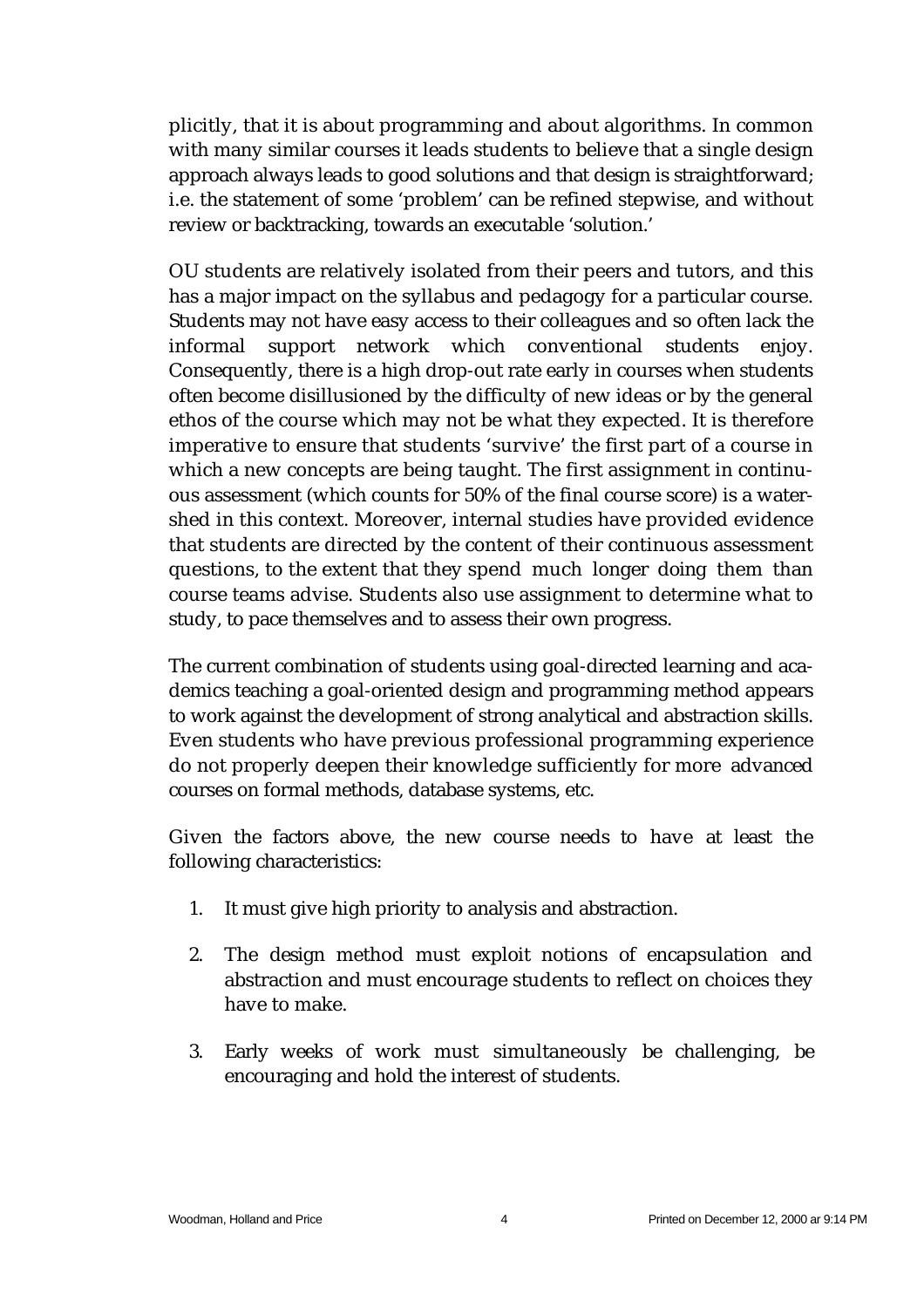- 4. Novelty of content and delivery should be used to ensure course longevity and to establish a 'level playing field' for all students.
- 5. The programming language must at very least support abstract data types and must facilitate programming modern graphical user interfaces.
- 6. Whatever software environments students might need must exhibit the concepts taught and must provide support not only for the programming language chose but for visualisation and comprehension tools.

After much discussion the course team has concluded that object-oriented technology is most likely to be the best basis for meeting most of the above requirements. However, this conclusion has not been whole-heartedly endorsed by all of the team for a variety of reasons, one of which is the degree to which any object-oriented approach will force us to adopt the whole object-oriented 'paradigm'—the whole culture and rhetoric of object-oriented development. (Cook (1994) analyses a variety of cases and discusses the appropriateness of the object-oriented paradigm.) Even those team members who promote the importance of object-oriented concepts remain dubious about which ideas are sufficiently mature to be relied upon and to be adapted for introductory programming.

In the sections which follow we explore how our decision to adopt an object-oriented approach has resulted in the related concepts dominating our syllabus considerations and has led us to a different emphasis than is usual for the object-oriented paradigm. We first describe the basic principles of the new course—how, in particular, we have diverged from the classical approach. Second we record how an object-oriented syllabus evolved and report our views that it must be present in an introductory course. Third, we discuss three possible pedagogical strategies for the object-oriented paradigm. Finally we outline requirements for computerbased support for object-oriented programming. We demonstrate by this reflection on our processes that a decision to adopt an object-oriented paradigm has pervaded the design of the new syllabus.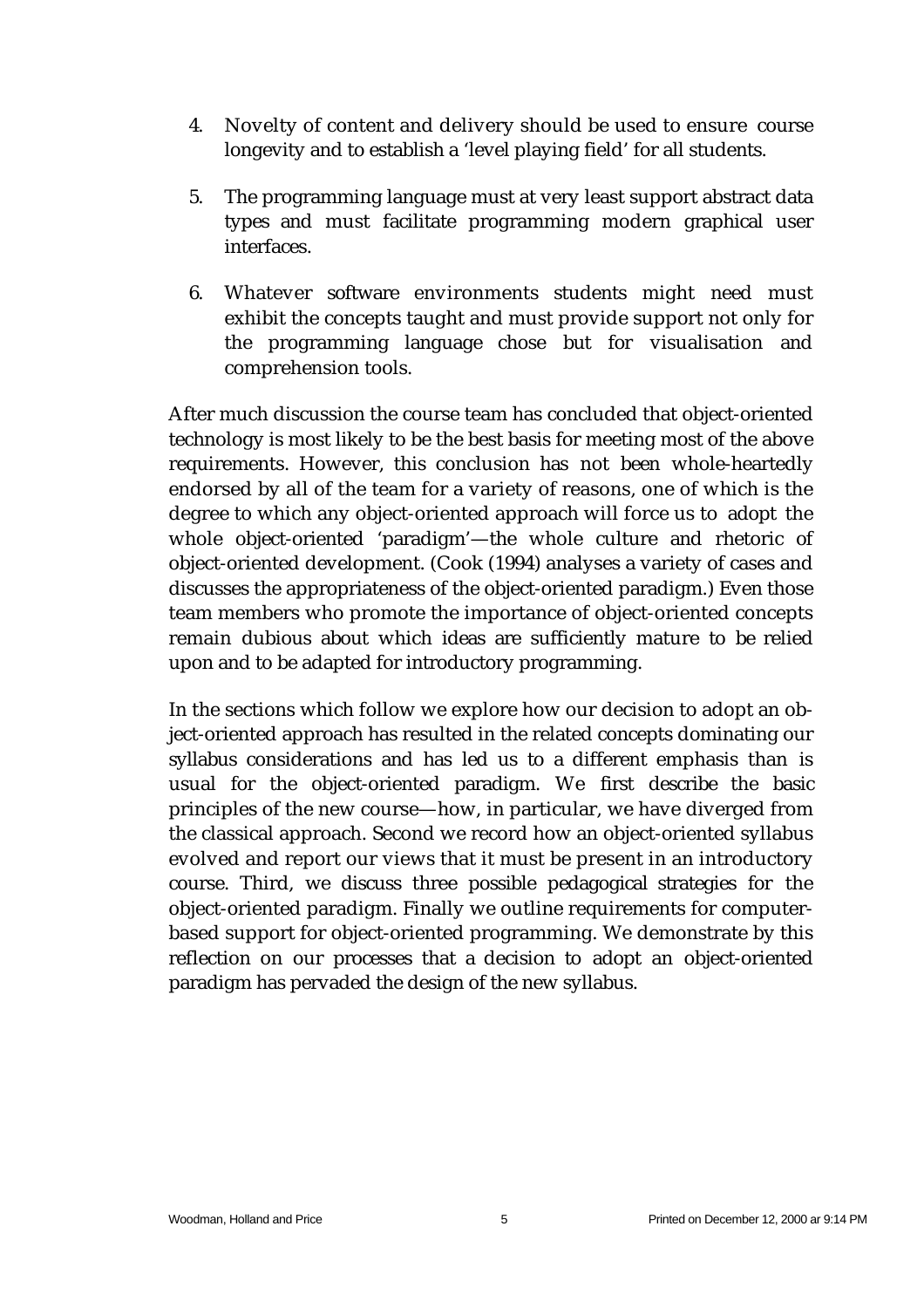# **2 A New Emphasis for Introductory Computing**

For the new course we are taking a different stance from the data 'structures + algorithms' philosophy of the current introductory course, but have not yet finally decided on a suitable title that encapsulates the new philosophy (the course is known by its code, M206). The main message about computing in the new course is that software has structure and is constructed from components. The course aims to deliver the following to students:

- 1. knowledge of computing concepts and a vocabulary for discussing them,
- 2. analysis and programming skills,
- 3. a framework for the theory and discipline of computing.

The primary outcome of study for a student will be her ability to recognize what a computing artefact is—in terms of its use and construction. Having completed the course a student should be able to analyse a piece of software, to understand its use and usage, and to understand from that analysis something about the design choices made. This understanding will necessarily come from experience designing and implementing programs. Before gaining this experience, we want students to have an adequate and accurate language for describing software.

This theme of language—the *language of software*—comprises a rich vocabulary for describing and analysing software and provides a 'rhythm' for the course. The theme is introduced in early and can be re-visited at intervals through the course as more sophisticated understanding is developed, e.g. starting from a user's view (what does application X do?), moving to a constructor's view (how is application X structured), then becoming more technically sophisticated and incorporating more and more implications for software design (does X do what is does effectively or can a better design be developed?).

The course is not primarily intended to train programmers or even to teach programming *per se*, but to teach that programming is the building of structured artefacts in order to accomplish a goal or serve some purpose, like solving a problem. This perspective will underpin the learning of software development skills for those who will eventually become programmers. The course intends to convey a view of computing and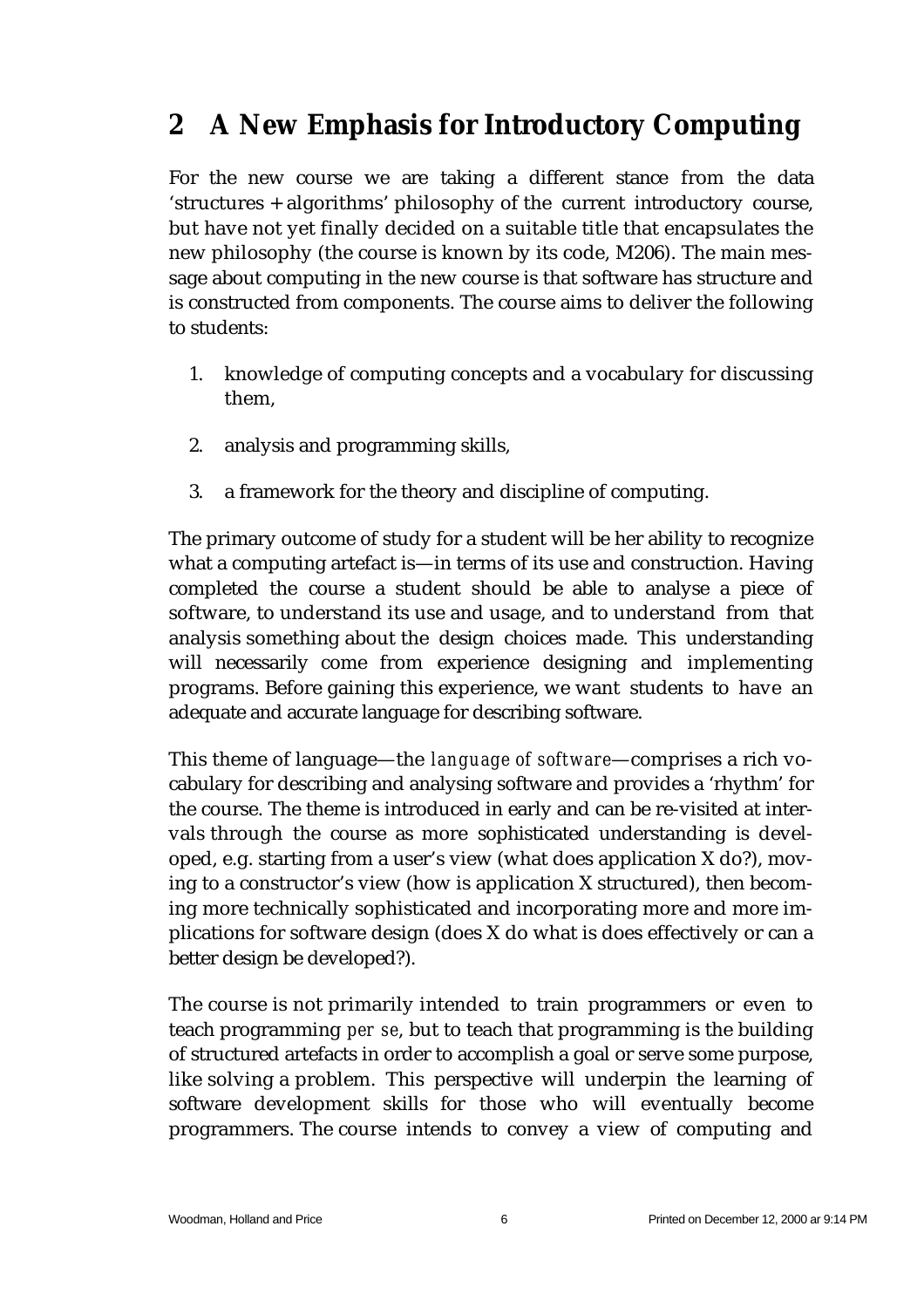software development at all scales—from what may be termed programming in the small to programming in the large—even though students cannot be expected to originate much code of truly large programs. However, we do fully expect them to be able to construct large programs from library components supplied with a programming system or by the course team.

Thus the course will teach people about computing in part through programming. However the course will also teach people about computing by having them read, analyse, de-bug, modify, and test programs. Most importantly, students will be asked to reflect on their work and the processes they have used. Hence the course will foster a broad understanding of practical computing and will choose particular concepts to study in depth—for example, notions of structure, abstraction, and component-based construction.

The theme of construction from components provides an approach to programming at all scales, which can be used to introduce different styles if reasoning and construction, for example presenting procedural and object-oriented techniques as different component construction 'paradigms.' (We outline how these are to be combined later.)

In large measure, therefore, the new course is defined by the combination, of its themes and the skills it sets out to develop:

- abstraction;
- the language of software;
- software has structure;
- software development as a rational engineering process;
- software has dynamic, predictable behaviour but this is defined by static text or graphics;
- software uses a multiplicity of views;
- components are significant software structures;
- analytical skills;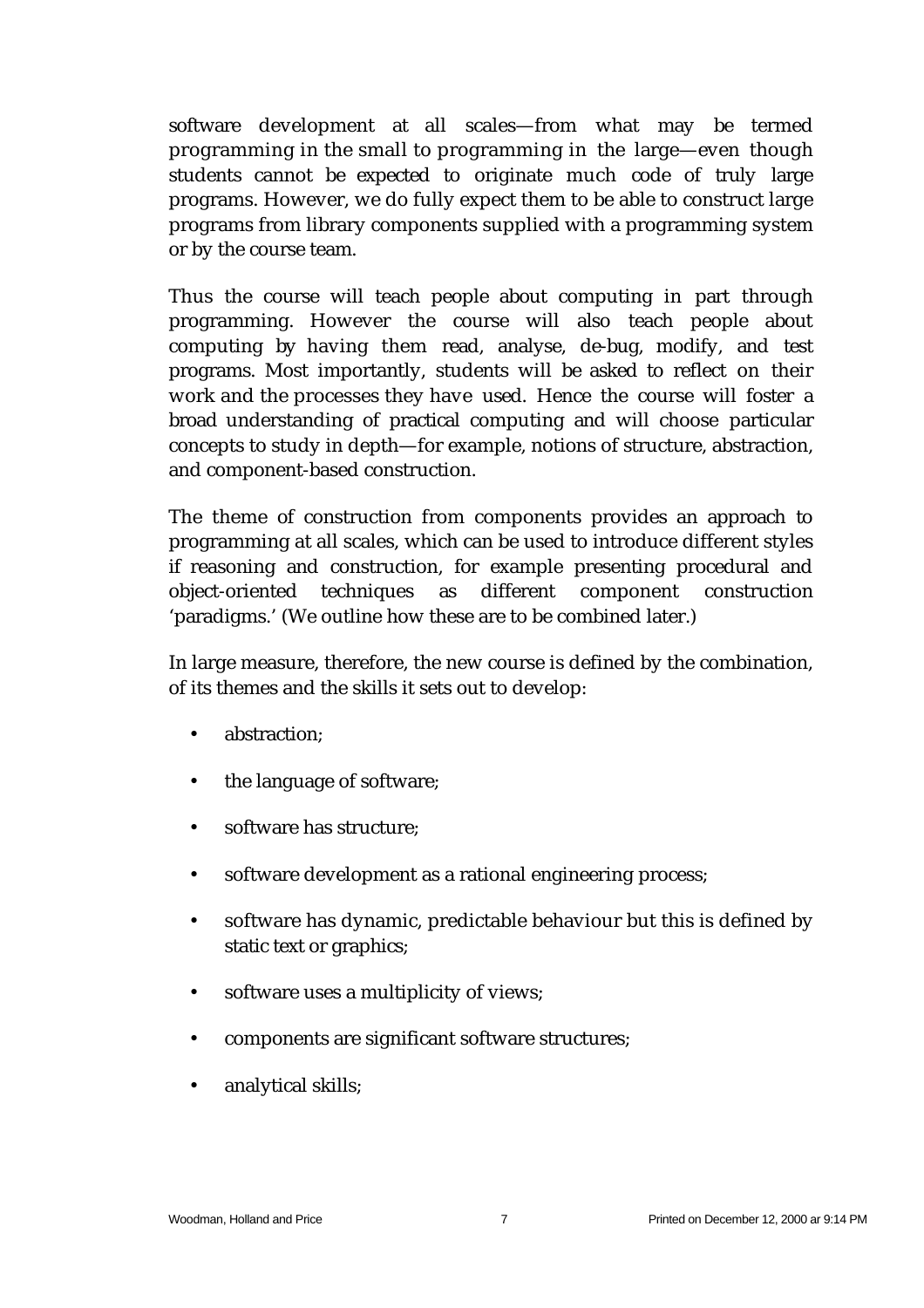- debugging;
- reading programs;
- reasoning about programs and program behaviour.

We next describe how various object-oriented approaches were considered and some of the constraints that required a compromise.

# **3 The Development of an Object-oriented Strategy**

The development of any strategy has as much to do with the interaction of the people involved (and the effectiveness of an individual argument on a given day) as it has to do with any objective view of its value. In the case of an OU course team, some twenty academics may bring forward proposals with strong scholarly reasons for adopting one pedagogical approach or another. While strong arguments in favour of teaching object-oriented programming in an introductory course have been published there is no evidence that the 'face-to-face' techniques used at, for example, Carleton University (Lalonde and Pugh, 1990) can be easily translated to the distance mode. A number of factors need to be addressed—both those peculiar to the Open University and general to computing academia. We sketch two of these below and briefly describe how we sought a compromise.

### **3.1 The Need for Longevity**

The significant investment needed when producing a course demanding the resources mentioned earlier means that OU courses must have a life of between four and six years. M206 will not be reviewed for replacement until 2001; this means that it must be for current for at least six or seven years after its conception. Hence we have had to examine what changes are in train in conventional universities, what students want, what changes are perceptible in he computing industry and how various experts are expecting software development to evolve in the next decade. Much crystal ball gazing is therefore needed.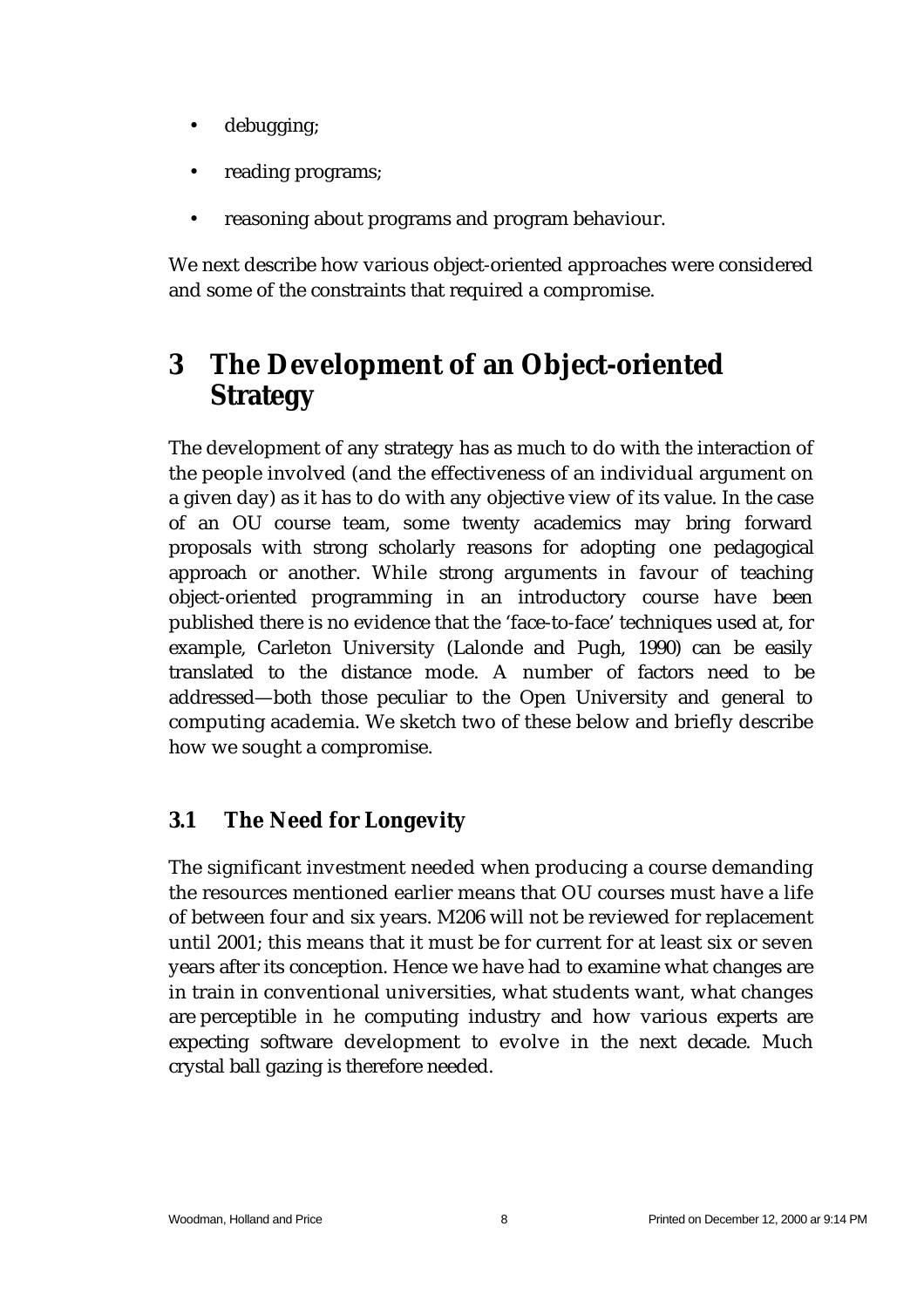Put crudely, in terms of programming languages, what we see in conventional universities is a relatively slow movement towards objectoriented programming. For the most part this means students beginning to program abstract data types, with the likes of  $C_{++}$  (e.g. Lee and Stroud, 1994), and moving on to more advanced object concepts later. We have become convinced that the trend toward teaching object-oriented concepts is a reflection of the increase if their importance to the industry, where the increase in the use of object technology is evident.

However, the medium-to-long term importance of emerging technologies is of greater importance to our planning. The continuing industry preoccupation with maintenance and reverse engineering and recent reports of development with reuse yielding significant increases in productivity and quality has led us to consider a component-based perspective to be extremely important. While components are not synonymous with objects, the latter are effective realisations of the component concept.

For the above reasons, allowing object-oriented concepts to pervade the course does seem to assist our particular problems of longevity.

#### **3.2 Attitudes to Object Technology**

Attitudes on the importance of object technology can be conveniently approximated by three simplified positions:

- (a) It's another fad and will pass,
- (b) It's just another modularity technique that can be adopted piecemeal where appropriate
- (c) It's a true paradigm shift, and will eventually pervade most of computing (Cook, 1994).

It is not the aim of this paper to argue for or against any of these positions; for some of the arguments see Udell, 1994; Kay, 1993; Love, 1993; Pope, 1994, and Cook 1994. However, it is important to accept the existence of the different positions. (Note that positions 2 and 3 may be entirely compatible. Holders of a new belief often have to start off being critical of their opposition until their belief becomes established, at which point they can afford to be generous.)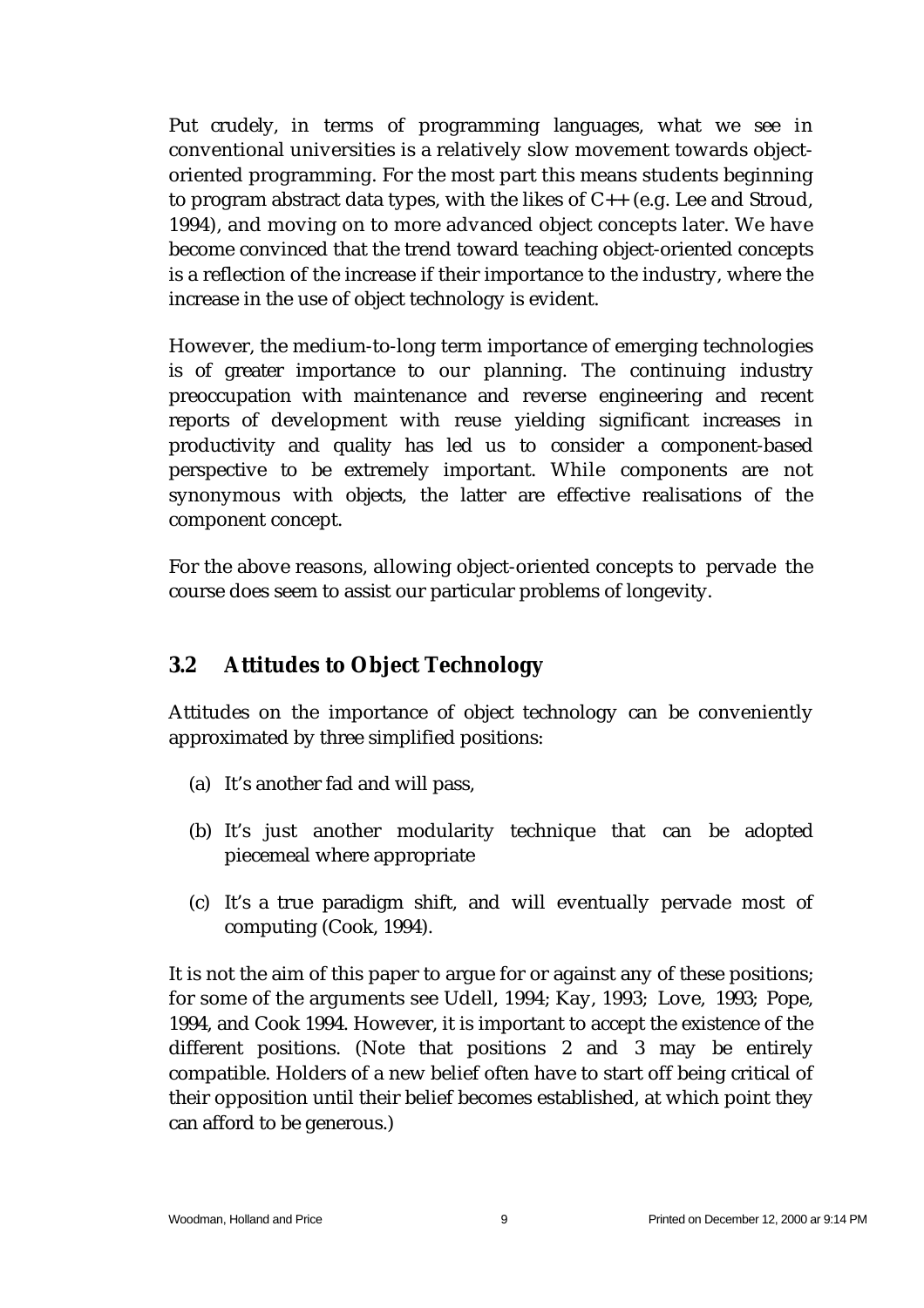Many Computer Science departments need not confront such problems yet, since they can keep an eye on developments and adapt their teaching a little year by year, (assuming that patterns of mutually dependent courses do not render any necessary change impractical). Gradual change is not an option for us, for reasons discussed earlier, since the course must be written very soon based on decisions taken now, to run more or less unchanged from 1997 to 2001–3. Hence we have been forced to explore the pedagogic implications of possible positions on the object paradigm now.

The course team did not collectively agree on any of the three positions noted above, but fortunately, were easily able to agree that objectorientedness should be a central element of the teaching strategy, and that object-oriented concepts should be taught well and clearly*.* However, having made this decision, the course team was split between apparently incompatible teaching strategies on the best way to achieve this aim.

#### **3.3 Seeking a compromise**

An incremental and evolutionary approach was taken to developing our ideas. When it became clear that there was not a consenus on a wholehearted concentration on object-oriented programming (for example teaching Smalltalk from the outset) we investigated three strategies for meeting the requirements stated above. These strategies concentrated on the beginning of the course where motivation and retention is so crucial. One strategy produced ideas on creating software artefacts without conventional text programming—using recording and scripting systems for graphical user interfaces. Another argued that concentrating early on near-expert use of a programming environment, and understanding conditional and repetitive structures was essential for the type of course we wanted. The third tried to introduce object-oriented ideas from the beginning using a suitable object-oriented language (not C++) but spending considerable time exploring and analysing carefully constructed object-oriented systems before becoming involved.

While none of these strategies, which are described in the next section, fully satisfied our course team, they did expose strong support for a software component orientation in the course and confirmed the commitment of all discussants to developing students' analysis skills and to improving their ability to abstract. Furthermore, the idea of not 'programming' first (i.e. avoiding a textual language) was thought to be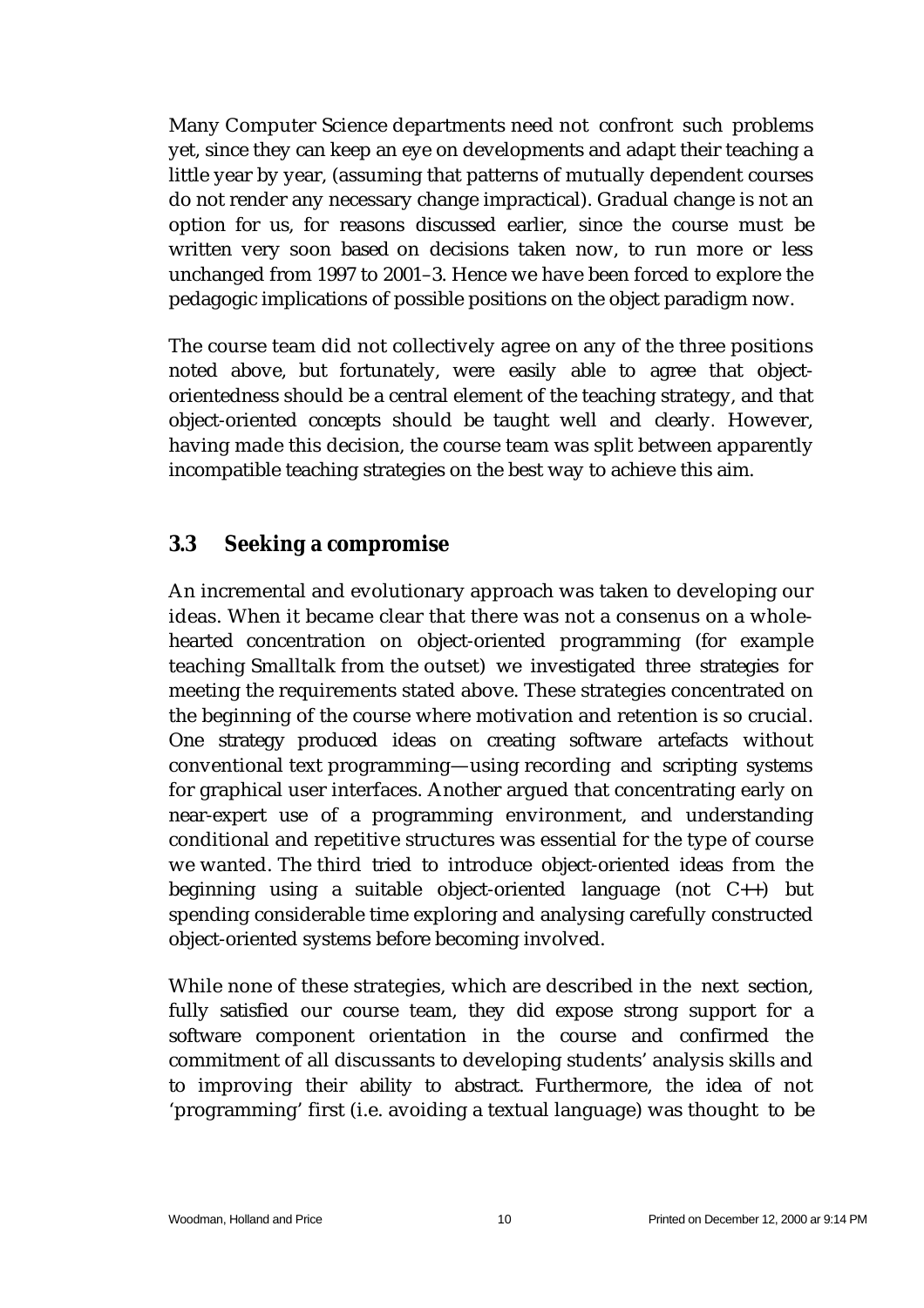worth taking further and now forms an essential part of the course team's pedagogy.

The incremental approach has proved beneficial, not just because it has allowed sufficient time for reflection and informal debate. It has allowed us to extrapolate from certain 'obvious' approaches which we found to be flawed. For example, it was estimated that it would take over half the course study time to proceed from the traditional starting point of language learning (expressions and statements) to using object-oriented facilities inheritance and polymorphism; this appears to be consistent with the decision of colleagues in other institutions to postpone these ideas to later courses; see Lee and Stroud, 1994.

Next we review the alternatives considered so as to show how objectorientedness pervades a syllabus whatever strategy is considered desirable.

# **4 Three Pedagogical Strategies for Objects**

We will now review three strategies which are appropriate to the requirements given earlier; we examine some of the advantages and limitations of each, their apparent incompatibilities, and the reasons why they finally all had to be rejected in favour of a newly synthesised approach.

Note that several points are related to the types of interfaces and environments that students will be used to prior to embarking on the course and during the course; we believe that students must be able to write programs whose interfaces are similar to those that they are used to.

A significant difficulty is the development of an explicit strategy that students can employ to derive designs from natural language or graphical specifications. This problem is related to the programming language chosen; a pure object-oriented language would allow a straightforward conceptual model of computation to be used; a hybrid language would require that the imperative–store model coexist with an object-oriented model. A further pedagogic consideration is the use of algorithm design. Traditional approaches use algorithm design early in order to develop non-trivial applications. A programming method, language and environment that facilitates early development of non-trivial applications is likely to change, or even diminish, the role of algorithm design.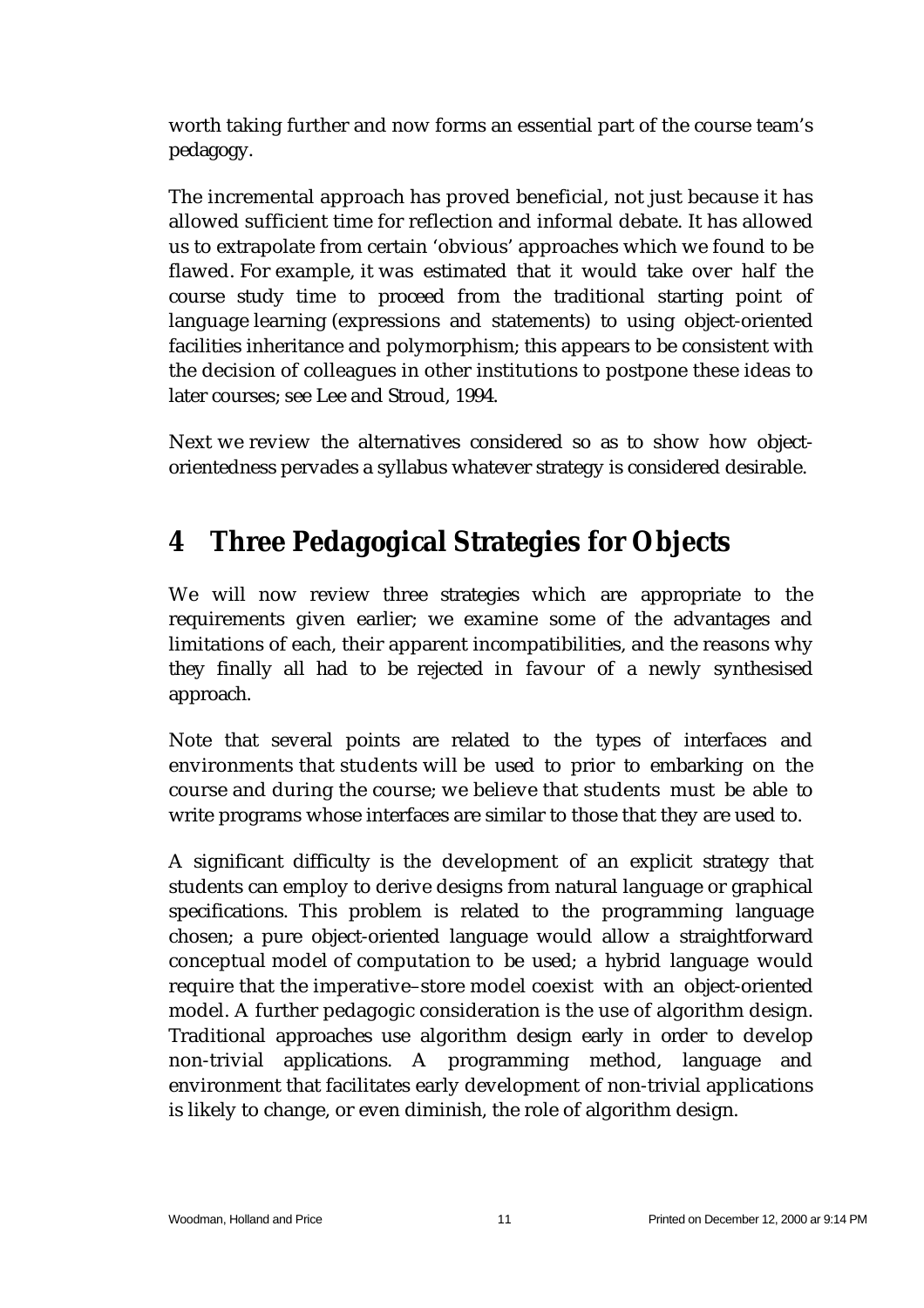### **4.1 Pedagogic Strategy 1: A 'Pure objects' Approach**

This is in some senses the simplest pedagogical strategy of the three. It may be seen as growing partly out of the classic 'Boxes' approach pioneered by Adele Goldberg and Alan Kay (1977). The key points of this approach are as follows:

- 1 Treat objects and messages as fundamental.
- 2 Use a pure object-oriented language (such as Smalltalk).
- 3 Hide the full power of a programming environment initially and work in a simplified but progressively disclosed teaching environment (e.g. only allow access to a few classes).
- 4 Introduce the object model and object terminology as the basic way of describing computation.
- 5 Teach decomposition of a computation into objects as fundamental.

We will note the initially perceived advantages and disadvantages for each of the pedagogic strategies. Kay (1993) argues that these advantages are no accident. His argument is that when decomposing a computation (or anything else), it is better from if the decomposition is recursive—from the points of view of mathematics, design, aesthetics, systems theory and engineering principles. Kay maintains that decomposing a computation into inert data and separate processing algorithm immediately violates this principle since neither component can compute anything alone. This violation leads to complexity and problems in conventional methodologies when decomposing these components further independently, which after all clearly affect each other. On the other hand, decomposing a computation into lots of 'little' active computational units—objects—meets the requirement for good recursive decomposition.

*Perceived advantages of an 'objects first' approach*

• *Conceptual simplicity:* a very small number of concepts are required compared with a traditional approach (but see Jones, 1994 for a contrasting view).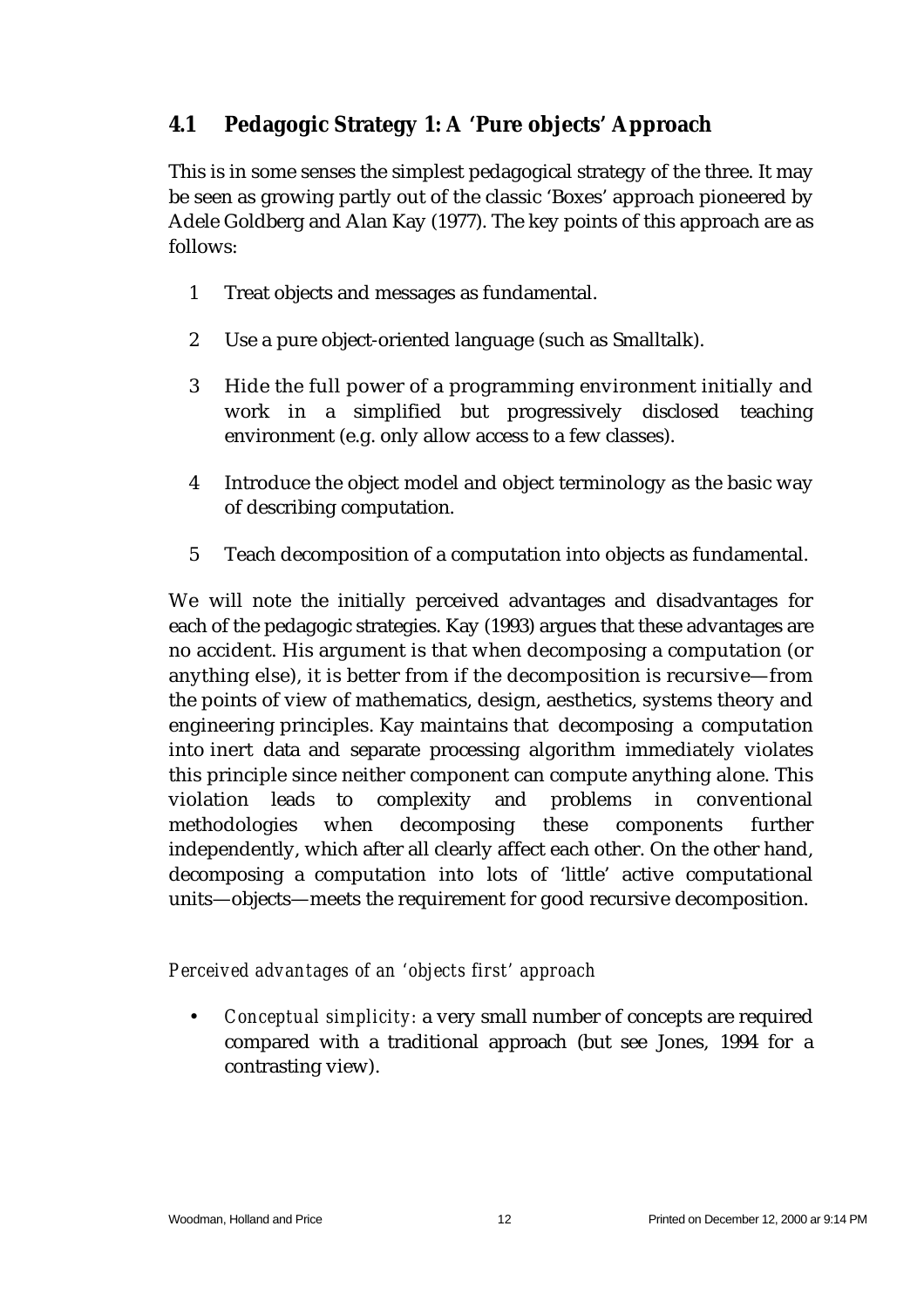- *Intellectual power:* the traditional imperative–store approach may be viewed as a conceptually simple subset of a pure object oriented approach—the reverse is not true.
- *Concrete support for abstraction:* this approach is excellent for teaching Abstract Data types and good principles of modularity—since ADTs are concretely supported.
- *Engineering merits* : excellent support is provided for good software engineering and modularity.
- *Student motivation*: this approach has good re-use properties allow students to build substantial programs very early.
- *Good environments:* excellent and easy-to-alter graphical environments are available (at least for Smalltalk).
- *Avoiding bad habits:* avoidance of 'C++ syndrome' where students write 'object-oriented programs' with just one class.

One interesting claimed advantage is that programmers who learn a traditional imperative–store approach first appear to have more have difficulty absorbing an object-oriented outlook than complete beginners. The converse does not appear to be the case.

*Perceived disadvantages of an 'objects first' approach*

- general distrust of extreme rapid change;
- perceived lack of teaching resources;
- belief that objects as a concept are in some way too abstract;
- scarcity of experience in universities of teaching objects first (though see Lalonde and Pugh, 1990);
- fears of effects on other courses:
- fears about the need to make radical modifications to the programming environment;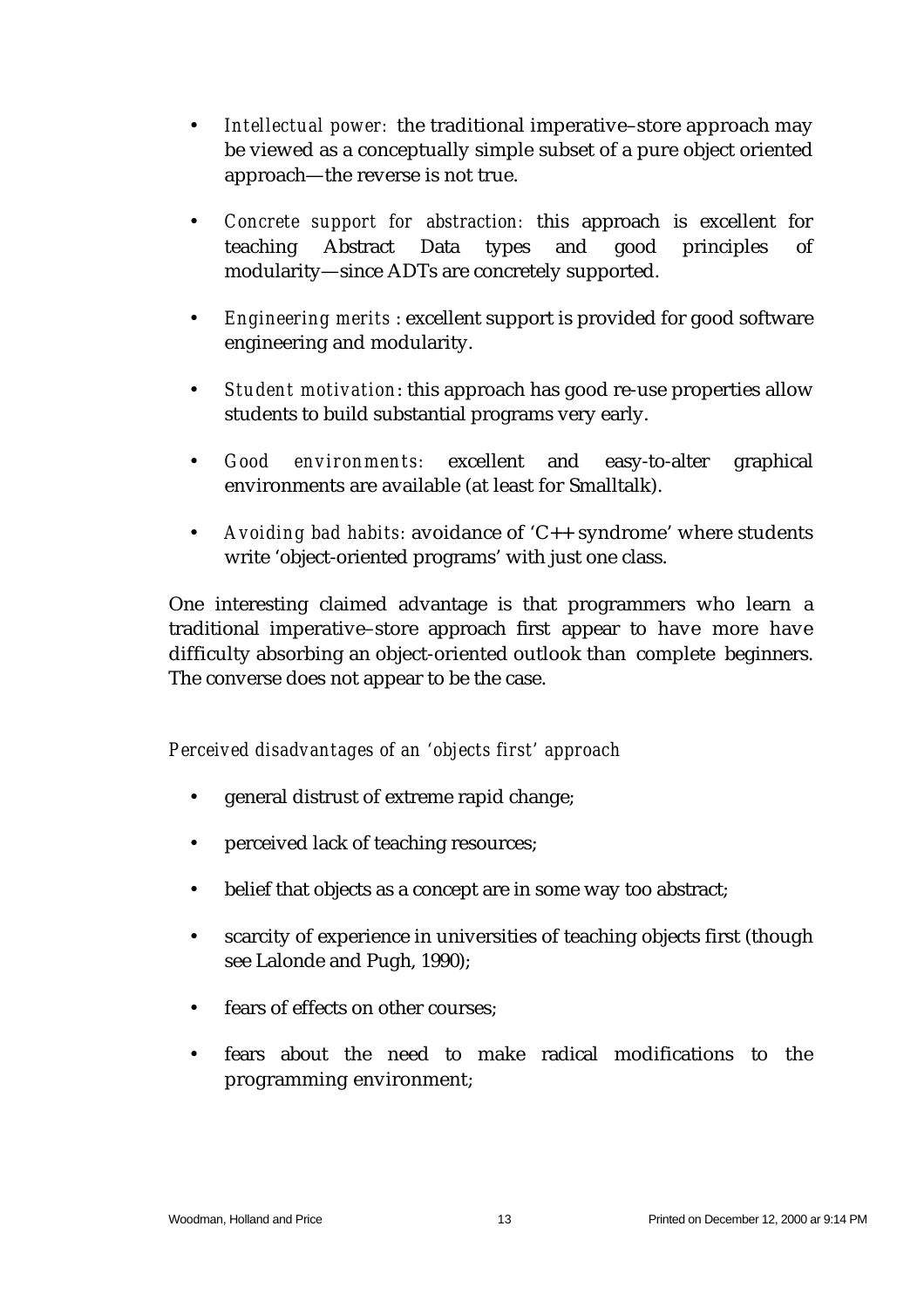• dislike of semantic aspects of object-oriented languages (such as the semantics of expressions in Smalltalk).

### **4.2 Pedagogic Strategy 2: An 'Objects late' approach**

The second pedagogical strategy is more complex, but much easier to describe because of its strong traditional (structured programming) component. The essence of this approach is as follows.

- 1 Use a hybrid language, such as Ada 9X, C++, Oberon-2, etc.
- 2 Teach traditionally, working up from expressions and statement to the concept of an abstract data type (ADT).
- 3 Finally introduce the concept of object as a development of the ADT.

*Perceived advantages of the 'objects late' approach*

- builds on existing staff strengths;
- safe, evolutionary change.

*Perceived disadvantages of the 'objects late' approach*

Conceptually this approach is potentially complex for the beginning student: beginners must be exposed in one course to a series of diverse, subtly differing, and partially redundant concepts. For example:

- both reference and value semantics for assignment;
- both basic data types and objects (and their type incompatibilities);
- both polymorphism and overloading;
- in many candidate languages the use of pointers for references is too apparent (and explicit dereferencing is needed);
- in many candidate languages, no explicit garbage collection is provided.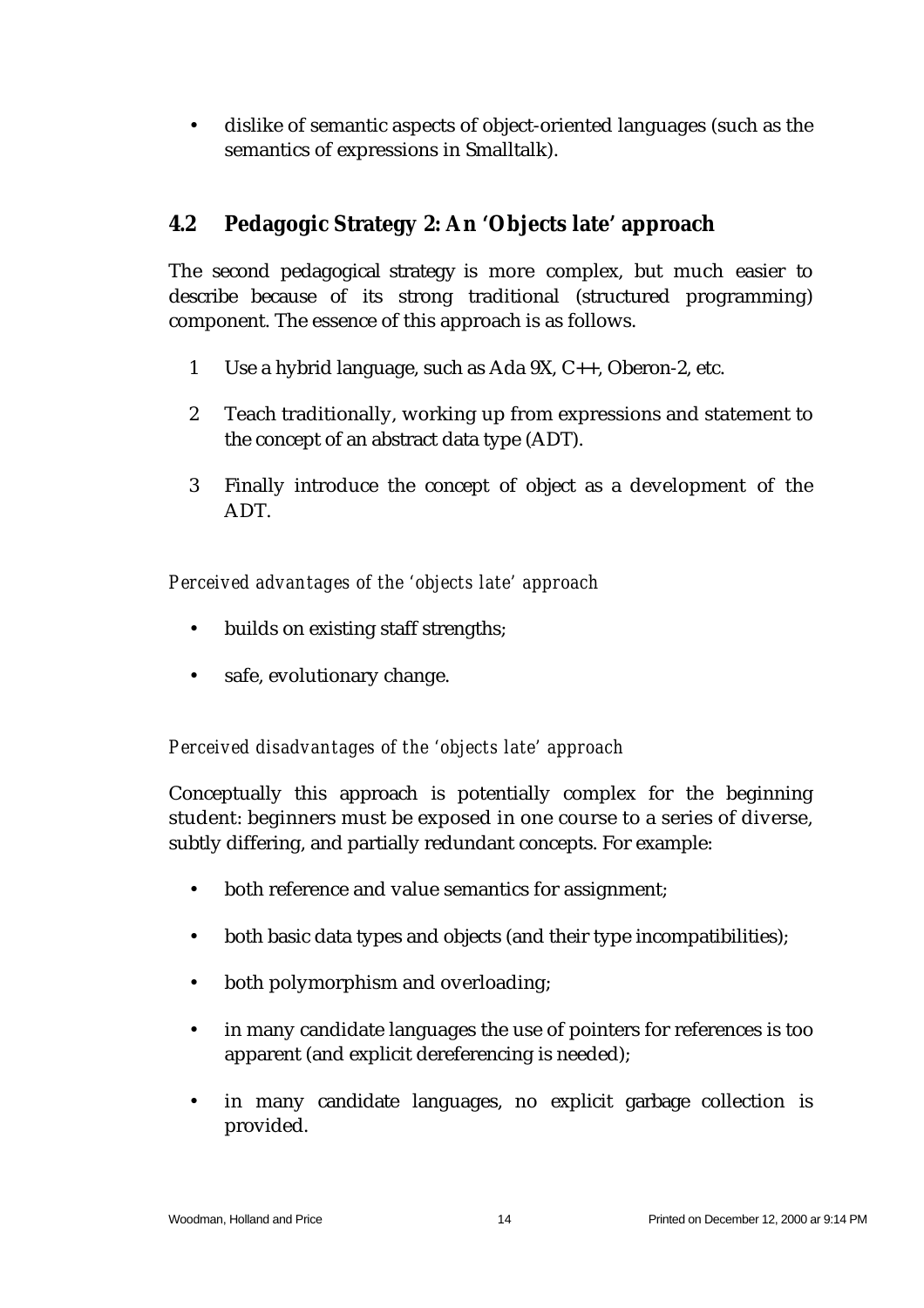In general, having a virtual machine that must function both with, and entirely without objects leads to apparent inconsistencies, redundancies and overloading of notation. Furthermore, the concept of abstract data types becomes difficult and abstruse, rather than immediate and concrete. In short, even though a hybrid language be a practical choice, students are likely to be confused by the time they reach the object concepts, violating the decision to teach objects well.

### **4.3 Pedagogic Strategy 3: A 'Programming last' approach**

This was the third and most radical strategy which was explored. Consequently we give some extra detail.

Traditionally, introductory computing courses have begun with programming: they introduce the student to the syntax of some simple statements in the chosen programming language (such as a "print" statement) and then they show the student how to execute the program with some simple data (such as "print 'hello, world'"). The students then add more syntax to their vocabulary and progress to using iteration and selection in other simple programs. Students with little background in computing will fail to see the practical value of tiny programs that print their name and the number of days until their next birthday while students who have programmed before will be bored with such tasks.

This strategy is to teach computing by beginning without teaching traditional low-level programming. Instead, start by formalizing the language of software:

- 1 We begin by working with everyday software which the student will already be familiar with: a word processor, a spreadsheet, and a drawing application.
- 2 We then formalize the students' understanding of modern software interfaces by identifying the name and functionality of various visual components common to each of the applications.
- 3 Examine the units which each application works with (e.g. characters, words, lines, paragraphs, cells, lines, objects, etc.). The student is then given a number of problems and asked which application is most appropriate for a given problem. All these exercises build the vocabulary needed.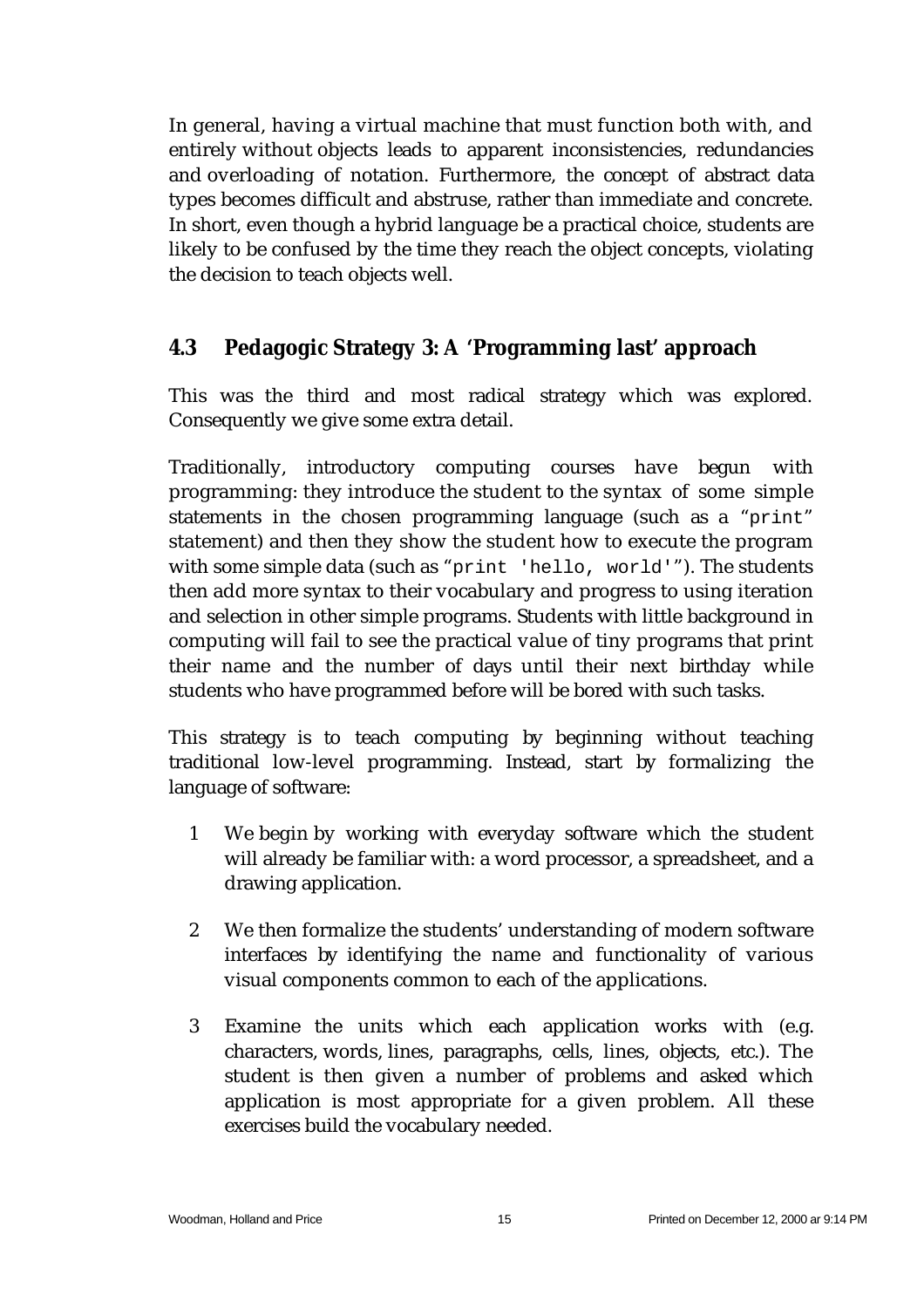From here we progress to communicating between applications, first using the simple manual 'cut and paste' mechanism, then using a script recorder to automatically record a script by demonstration to automate the process. Subsequently we bring in an interface building tool kit and have the student link this new script to a button on their desktop. The students may not realize it at this point, but they will have just written their first self contained program.

Now we have the student begin to work with the script-writing environment to examine and modify the script that they have just written. They will then create practical scripts to manipulate data between the applications and learn some of the basics of debugging, iteration, and selection along the way as well as make use of the interface building tool kit to create stand-alone scripts. By the end of this first section of the course the students will have the same type of programming skills as in a traditional course, but they will have achieved this by using everyday software and practical problems as opposed to an abstract language and toy problems. Some of the students may not even realize at this point that they have been programming.

#### *Perceived advantages of the 'programming last' approach*

- creates a 'level playing field' for students;
- establishes the language of software fairly naturally;
- encourages weaker students without boring the stronger ones;
- develops analysis skills early to facilitate relating the software they write to the software they use everyday.

*Perceived disadvantages of the 'programming last' approach*

- lack of experience teaching using this style;
- fears that course will be seen as a computer literacy course.

This strategy met with almost universal approval as a way of introducing the course, although it was not clear how later parts of a course based on such an approach might proceed. In the next section we explain how these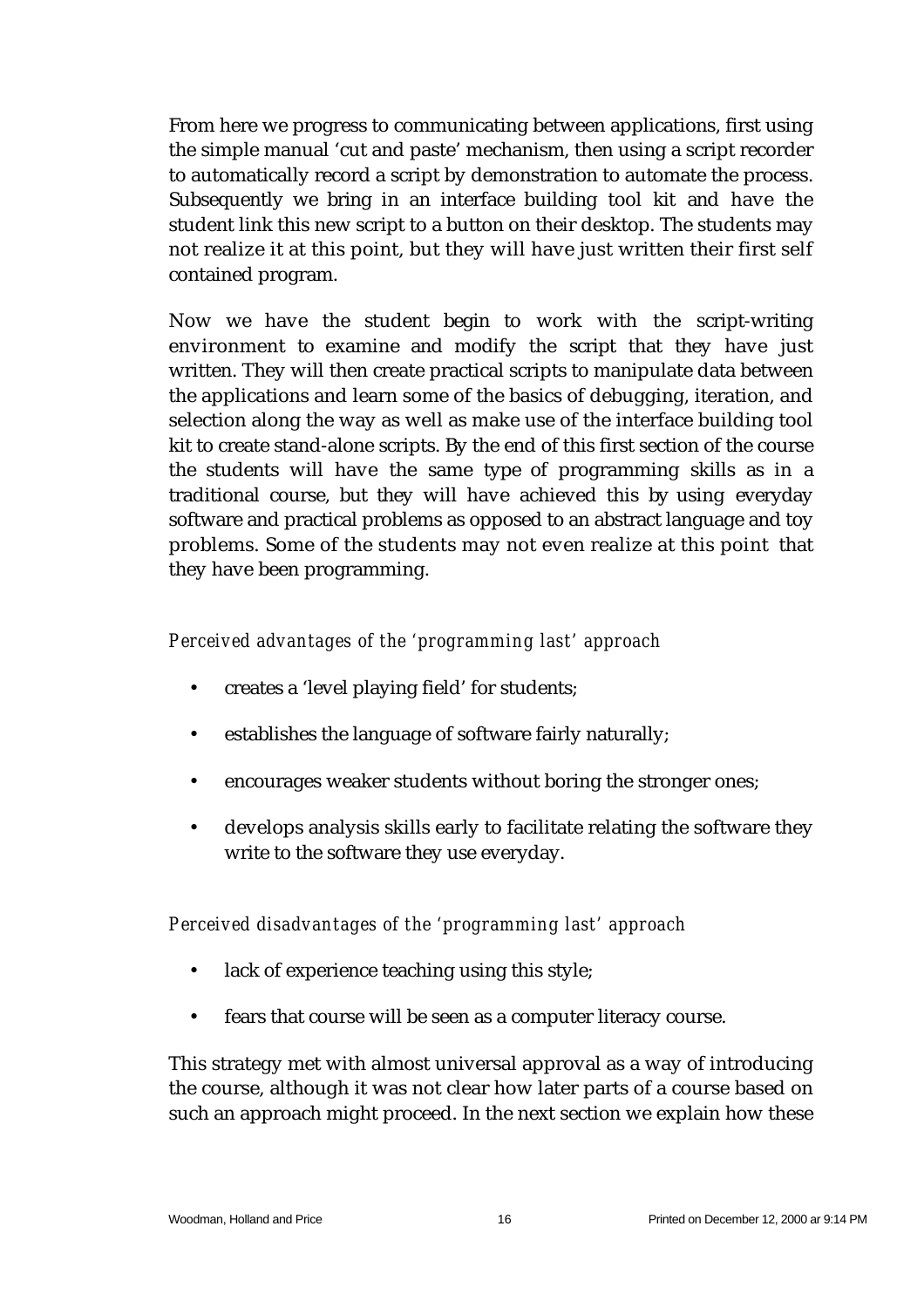strategies were used to synthesize an object-oriented approach where programming comes late, if not exactly 'last.'

## **5 Synthesis of a New Teaching Strategy**

Given the lack of agreement on the first two approaches, and given that the third approach applied chiefly to the beginning of the course, it was decided to attempt to synthesise a new approach that met the constraint of teaching object concepts clearly and well, as well as all of the other constraints described earlier, combining the best features of each approach were possible.

The teaching sequence we have devised can be described as falling into four (unequal) parts:

- (a) The Everyday Software Approach.
- (b) Elementary Programming and The Software Development System.
- (c) The Core.
- (d) Wider aspects.

The 'everyday software approach', follows the third strategy for objects. It is intended to establish a vocabulary and develop analytical skills so that students are equipped to deal with later concepts. Students will be set specific goals on the use of software and on its manipulation, rather than on its construction from a low-level of abstraction. In practical terms it involves running, describing, and analysing everyday software applications—such as word processors, database systems and graphics editors—and using combinations of them and getting them to communicate (even remotely).

During this first part, which is at the heart of the synthesis, students will encounter object-oriented ideas. These will range from describing the launching of applications and the opening of documents in terms of messages being sent to objects. Early in this part will introduce the student to the concept of communication between computing components (applications); later we build on this understanding as we introduce communication between objects in an object-oriented programming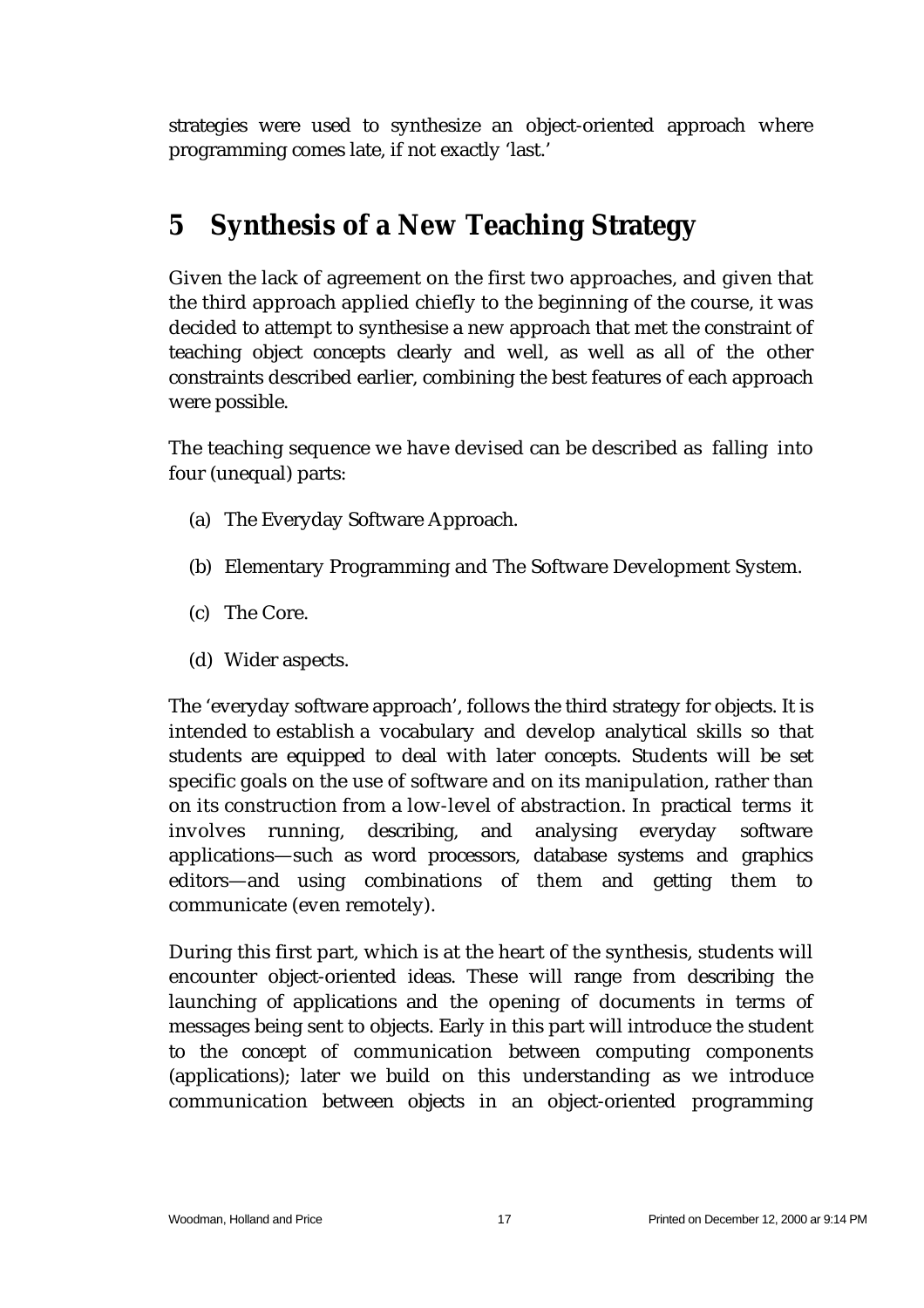language. More subtly, ideas of polymorphism and inheritance can be introduced—e.g. sending the message "open" to different objects.

The second part of the course requires exposure to low-level programming concepts before proceeding to core ideas about constructing programs. Moreover, it does require an exploratory approach and demands that students continue to use the analytical skills developed earlier; we intend that they learn about their programming system by guided exploration and analysis. We also intend to teach certain skills explicitly: those of learning elementary language constructs, analysing and de-bugging programs.

The 'core' of the course, in outline, looks like a conventional programming course insofar as a student encounters expressions, statements, etc. Objects will effect this part in several ways. First the programming language, will support a component-oriented and objectoriented view of software. Smalltalk and Eiffel are actively being considered, but pragmatic factors may lead to a choice of Ada-9X, objectoriented Modula-2, Oberon-2 or Object-oriented Turing. In many ways the language choice is less important than the availability of an environment that will support a student in the distance mode; we foresee an increased need for program analysis and visualization tools to help students reason about object-oriented programs.

The intention of the final part of the course is to teach social issues, ethics, etc. as part of the practical work on constructing software; for example, programming a simulator for a nuclear control system or a patient monitoring system will be more effective in conveying the relevant issues. (The reason for separately identifying this part is that it allows for the possibility of frequent (in OU terms) replacement of the wider aspects material.)

Much of the above will require significant technological support, the cost of much of which will be borne by students. We briefly explore our new approaches in this area.

### **6 Innovations in Course Delivery**

The traditional method of delivering an OU course is via a custom designed textbooks with accompanying audio–visual material. In M206 we will also have the opportunity to innovate on our delivery method by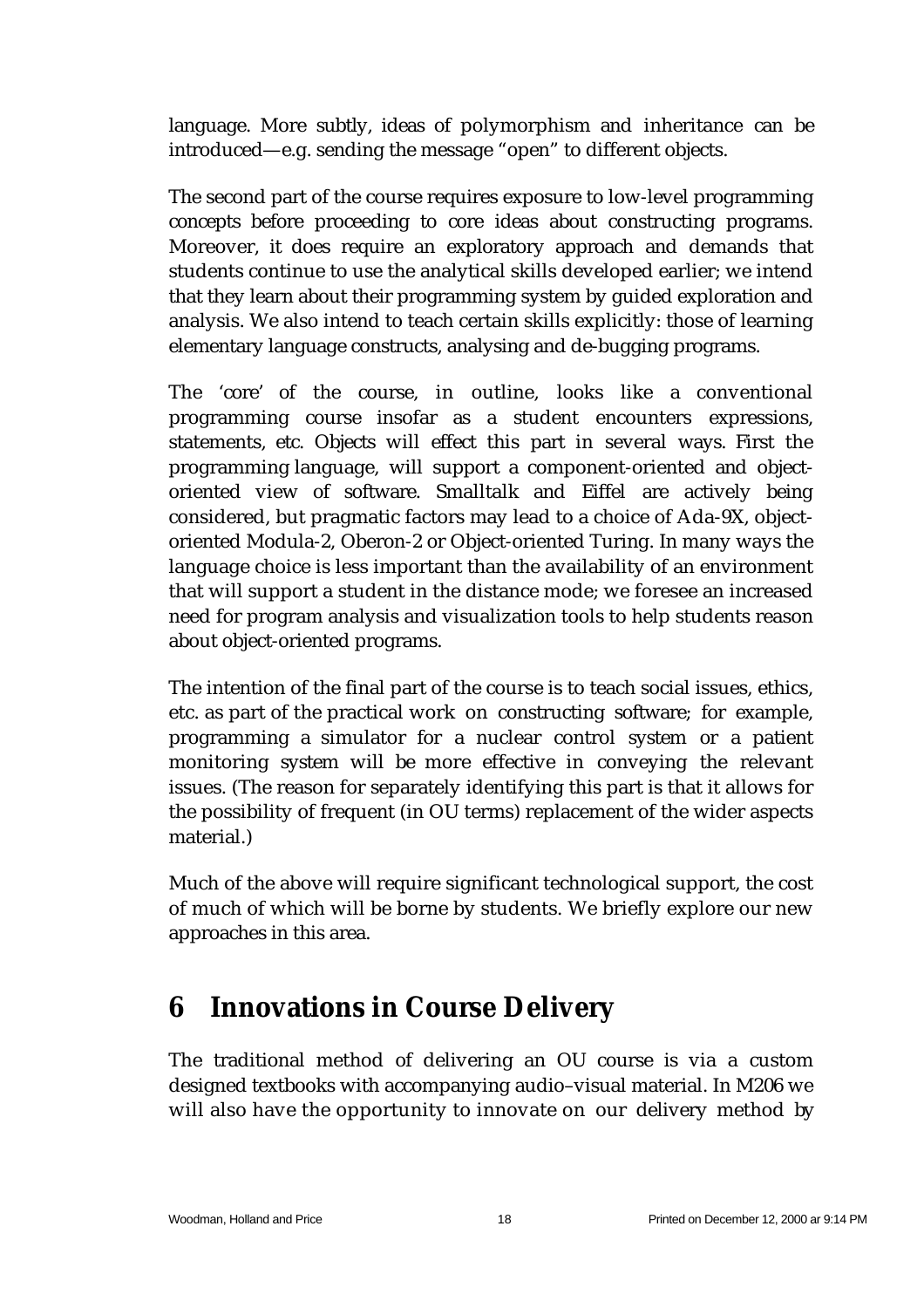delivering course material in a hypertext multimedia application. This means that static diagrams of computing abstractions in the text can be animated when necessary using software visualizations to show dynamic execution over time. Another advantage of electronic delivery of the teaching material is the availability of automatic translation into other forms, such as spoken word translation of text for visually impaired students.

In the first section of the course we will examine communication between the application and the user by formalizing our description of the interface. We also examine communication between applications; the next obvious step is communication between computers, which leads into a look at the Internet. Students will use e-mail and electronic conference (in addition to face-to-face tutorials) for communicating with their tutor. They will expand their network use from here by using modern network navigation tools to search hypertext multimedia databases around the world, thus developing a valuable computer literacy skill for the next decade. Students will also look at the social implications of very large interlinked global networks in terms of privacy, nuisance, and personal safety.

The theme of understanding that programs are dynamic with predictable behaviour will contribute directly to an understanding of testing, in which the student must predict the expected behaviour of program—must in effect simulate its behaviour in order to produce test data. Dynamic visualization is pertinent to this theme.

However, these innovations require significant processing capacity. At present computing students need only purchase a simple PC and printer. Current courses only need floppy drives and 512k of memory. We are now advising students that by 1997 we will be assuming that they own, or have access to, a computer which has the power of a fast Intel 486 machine with at least 8 Mb of memory, 250 Mb hard disk and a high-speed modem. It is also likely that large volumes of on-line information will be assumed so a CD-ROM drive may also be a requirement. The programming language and its development environment will be supplied to students; depending on the cost of CD-ROM drives and potential savings to the university in terms of print costs, these devices may also be supplied to students.

It is expected that considerable use of remote facilities will be needed by the syllabus. However, we are expecting that ideas about an electronic campus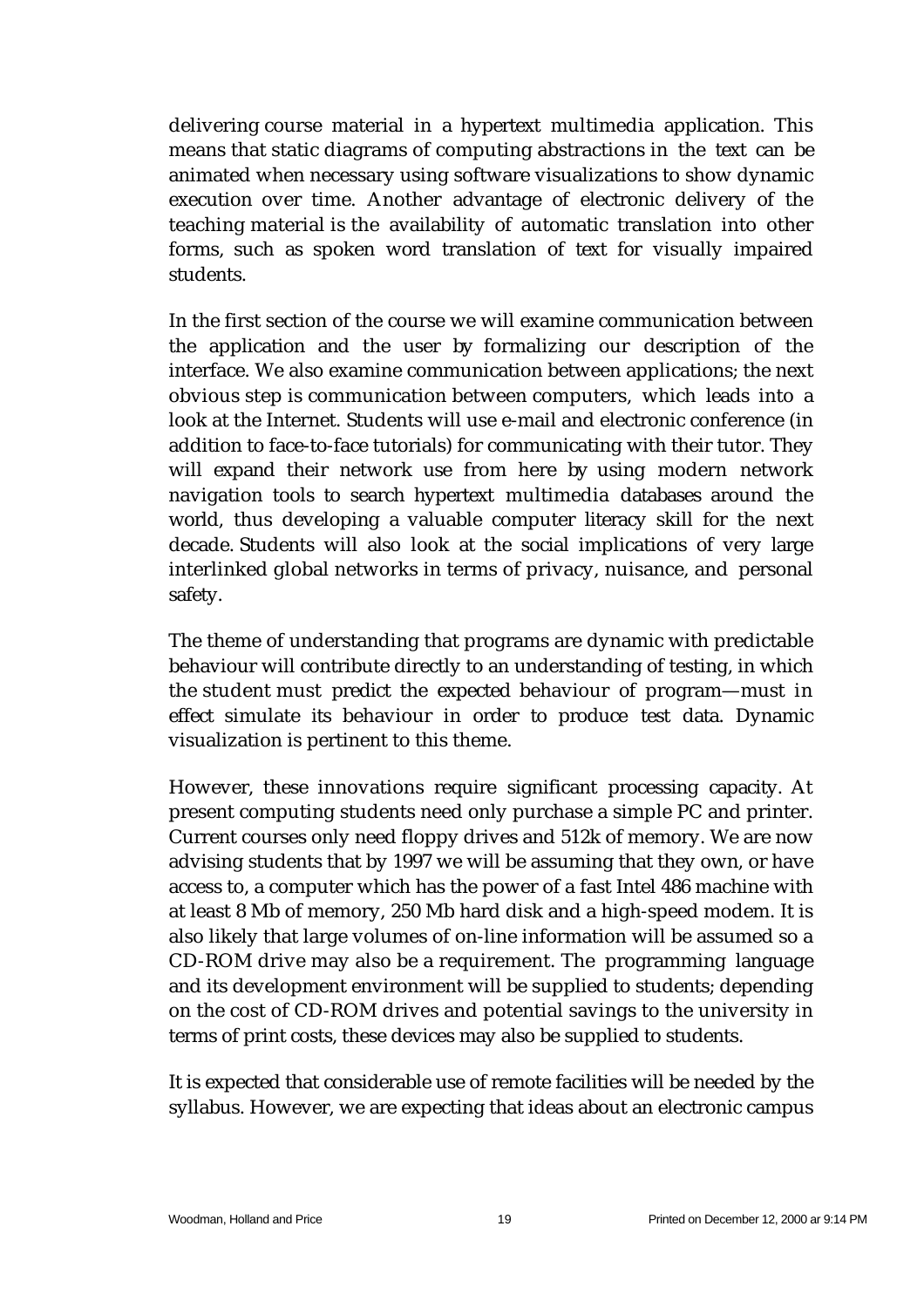(using conferencing, electronic mail, on-line information services, etc.) will be coming to fruition during the lifetime of M206 and so considerable effort will be put into integrating these technologies.

Given the power of the type of computer system students will have, we are also planning computer-assisted learning systems for the course and developments in this area are in progress.

# **7 Conclusion and Discussion**

We have outlined a teaching approach for beginners which allows object concepts to be tackled early, but which does not neglect more traditional views of computing. The difficulties in designing the curriculum for this course lie in the diversity of the students' background and the breadth of the goals of the course: we must accept all students, including those who may have no background in mathematics or computing, and when they leave the course they must have skills which they can take to other courses in the sciences and humanities as well as sufficient preparation to take more advanced computing courses if they should choose to do so. We will have succeeded in our goals if some students who take the course as a one-off advanced literacy course later decide to study more advanced computing courses *and* if we retain those students who originally took the course as a preparation for further study in computing.

As we analysed the various strategies, it became clear that the approach of initially exposing students to a set of applications, while building up a language for describing and specifying software applications more abstractly, provided a good means of laying the grounds for a very concrete, and not at all abstract notion of an object. (Indeed, this partly recapitulates the development of the object concept as traced in Kay, 1993). An application could be discussed with beginners as having state and responding to various commands via a well defined interface. This could lead very naturally, if informally, to simple notions of objects, messages, interface, state and encapsulation. Clearly, such an approach is not too conceptually abstract for beginners.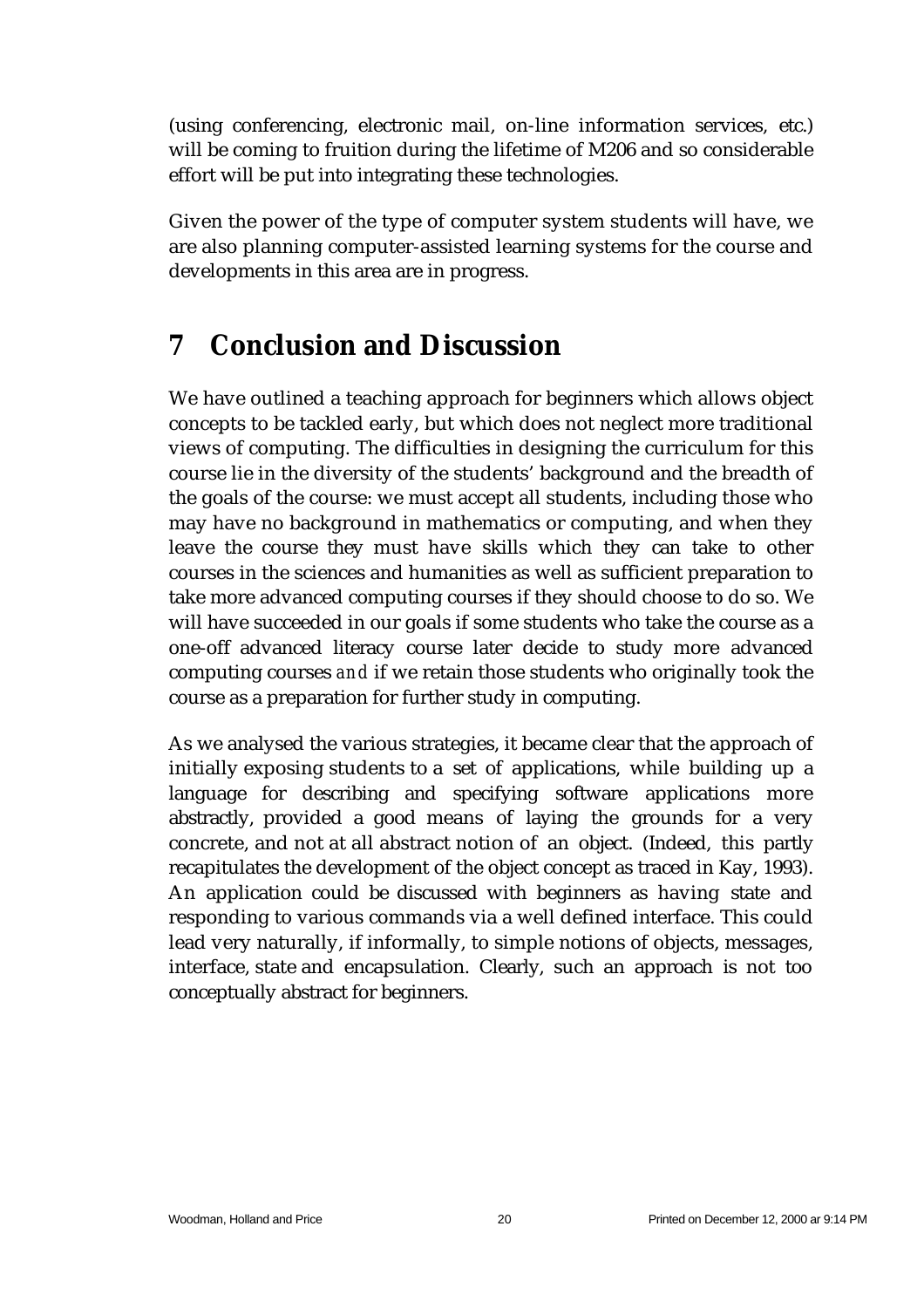#### *Objects 'late' may be too late*

A second realisation came when it became apparent that with the '*objects late'* approach, even if the traditional imperative–store part of the course was cut to the bone (just one type of loop, etc.), it would be impossible to reach the object part of the course until near the end, when students were tired and unlikely to take in the new ideas as well as required.

#### *Terminological exploration*

Object advocates on the team had initially found it hard to persuade object sceptics that traditional concepts were relatively easily described in object terminology, but not vice versa. The following example seemed to establish this point, although it is important that it should be treated as suggestive rather than rigorous. Consider the problem of using a pure object language, such as Smalltalk, to teach a traditional imperative–store approach. Bearing in mind that Smalltalk has explicit assignment, unlike, say, Self (Chang and Ungar, 1993), it turns out that to a good order of approximation, this requires no new constructs, only optional restrictions, as follows:

- Restrict attention to a single class.
- Restrict attention to a single object of that class.
- Use bare minimum rest of class hierarchy e.g. integers, strings, arrays etc. as a sort of function library.
- Designate one method as the main program.
- Use no instance variables (unless global variables are desired).
- Deal only with objects with no state ('basic data types').

Similarly, if we wish to describe various phenomena in a traditional imperative–store approach using object terminology, it turns out that this is not too hard; one message understood by a typical Pascal program is "execute."

By contrast, it turns out that simulating a full object oriented language using only a traditional language with no object facilities requires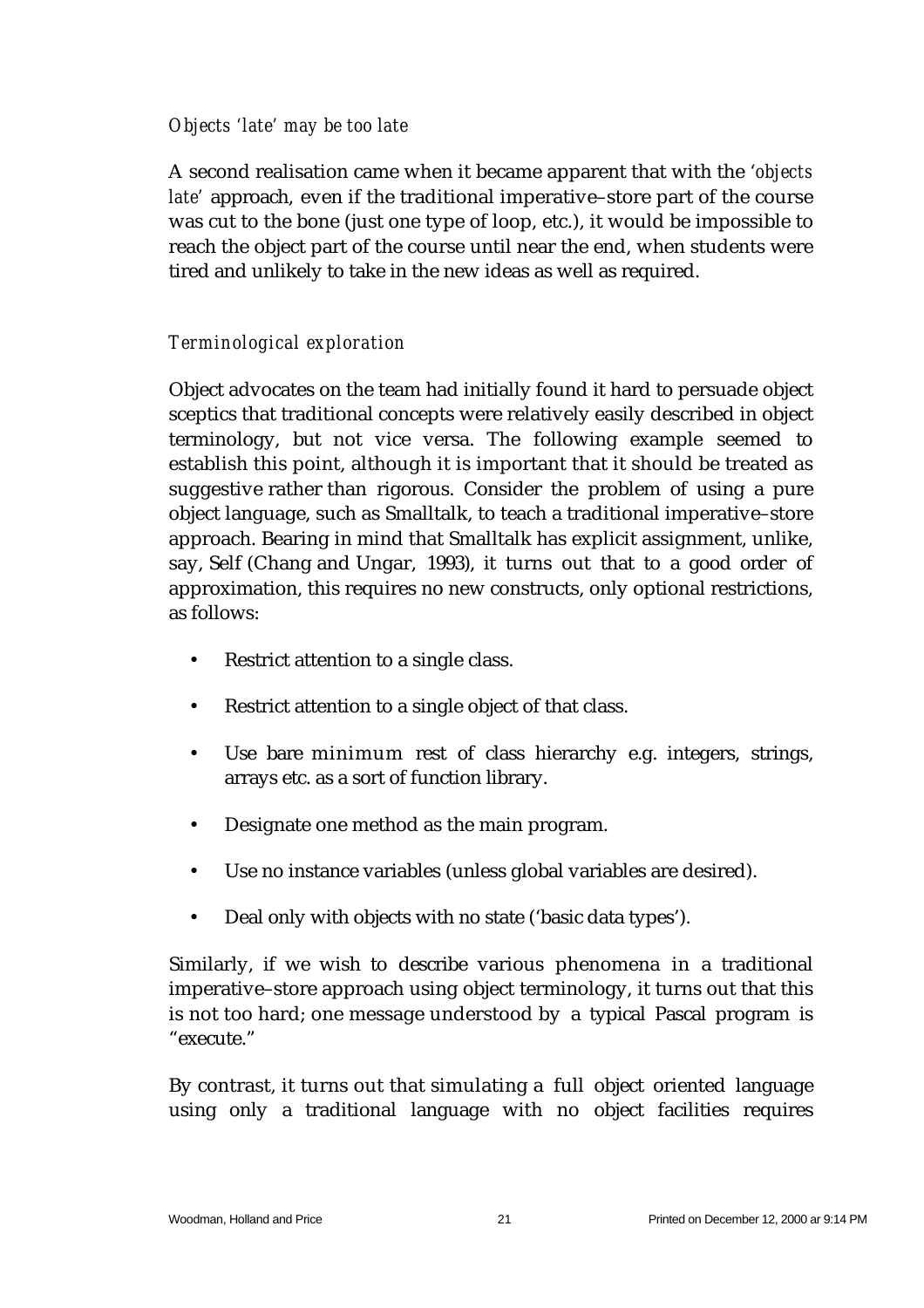construction rather than subtraction: namely, writing an object interpreter. Similarly, describing the full range of object phenomena using imperative–store terminology alone tends to become convoluted.

#### *For this level of course, detailed method may not matter*

When analysing typical problems set to students in traditional courses, we realised that they are typically very leading. For example, what purported to be a real-world question about solving a problem to do with devising questionnaires for establishing passengers preferences about buses was really a leading question inviting the student simply to nest a conditional within a loop. At this level of problem, whether using a traditional or object oriented approach, precise software development methods matter less than any reasonable approach that helps the student to learn and solve problems or create models.

Realisations such as these allowed us to synthesise a new approach with key points as follows:

#### *Objects and imperative–store concepts in parallel*

- Use a 'programming last' or component-based approach to introduce basic concepts of objects and interaction between objects.
- Introduce objects early, much as outlined in the 'pure objects' approach (not necessarily using a pure object language).
- Treat objects and messages as fundamental concepts, but take time over the 'message fragments' stage.
- Deal clearly with sequence, iteration and conditionals as ways of structuring these fragments.
- Introduce concepts relevant to both an 'objects early' and a traditional approach side by side.

We believe that this approach combines the following benefits.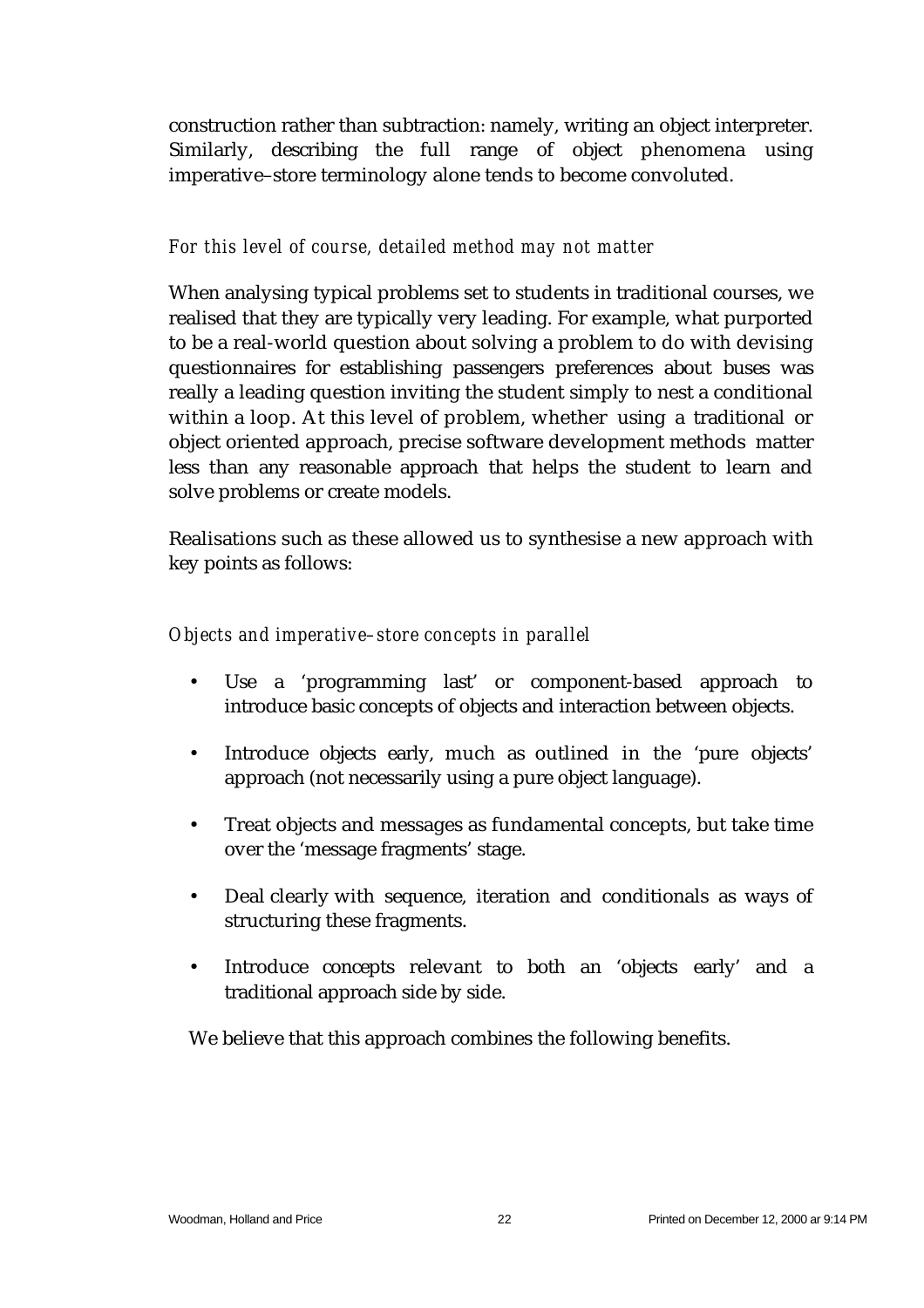- *Conceptual simplicity:* a smaller number of concepts are required (compared with an 'objects late' approach), to introduce concepts from both object and imperative–store paradigms.
- *Concrete support for abstraction:* ADTs will be concretely supported early, unlike in an 'objects late' approach.
- *Student motivation*: Students will be enabled to build substantial programs early, by exploiting object-based re-use techniques.
- *Avoiding bad habits:* avoidance of 'C++ syndrome' described earlier, where students write 'object-oriented programs' with just one class.

At the same time, this approach meets pragmatic organisational needs by building on existing staff strengths, and represents a path of relatively safe evolutionary change.

#### *Remaining problems*

While the course team continues to work on the development of concrete teaching sequences, and on the choice of a final language and environment, in one sense the contradictions requiring the original synthesis are still present. For example, use of a particular language can import a lot of conceptual baggage. Choice of a pure object oriented language such Smalltalk would tend to lead to a result closely related to the original 'objects first approach'; while choice of C++, ADA 9X, etc. might force a relatively cluttered approach in terms of the number of concepts forced on the student's attention. A comparatively pure objectoriented language such as Eiffel that looks similar to Pascal on the surface might be a good compromise candidate if it were not for the current lack of good student environments available for Eiffel.

### **References**

Udell, John (1994 ) Componentware. In Byte, May 1994, page 46-56.

Pope, Stephen Travis (1994) In Open University Video for postgraduate course M868: Object-Oriented Software Technology, Band 4, Walton Hall Milton Keynes.